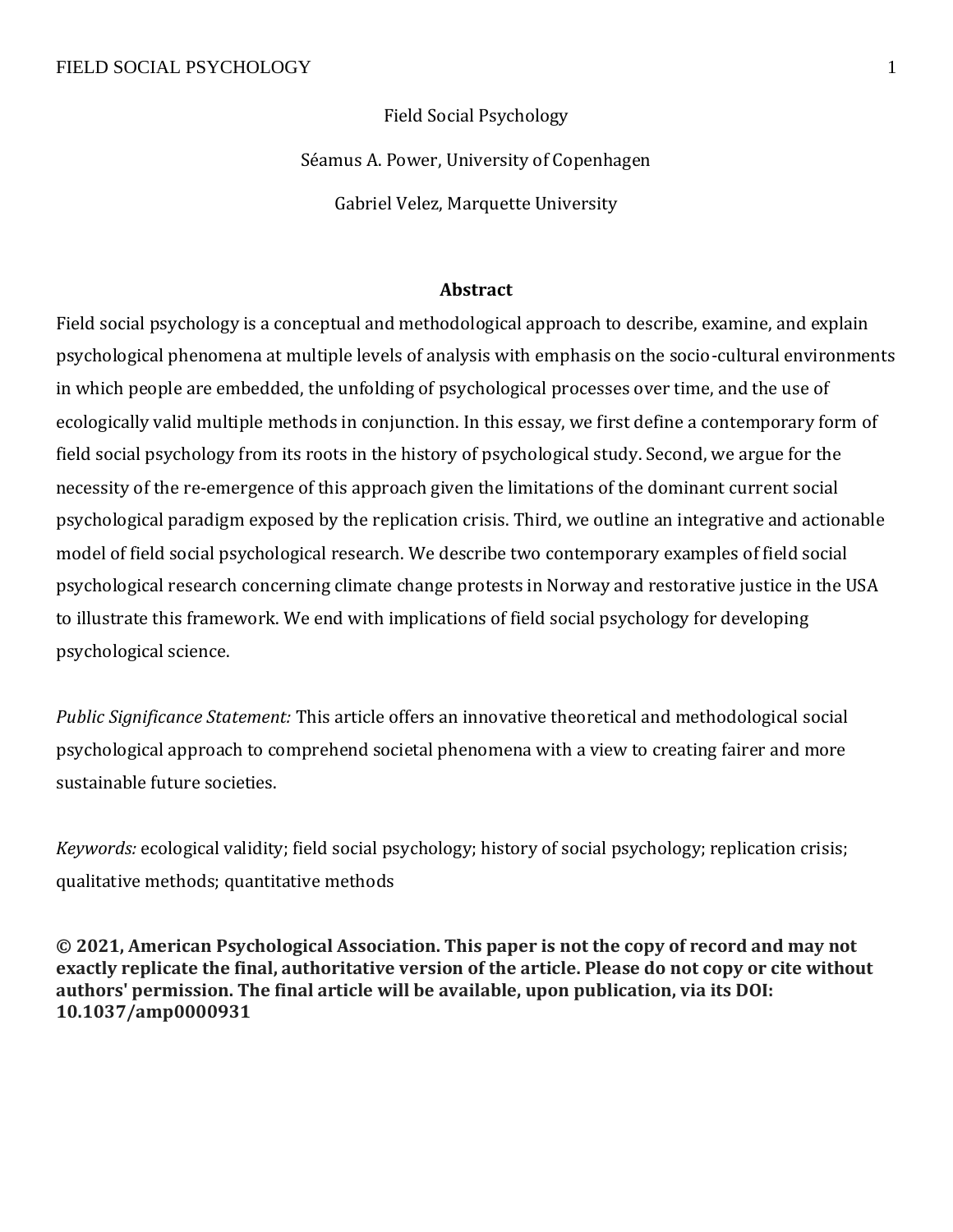### **Introduction**

Field social psychology is a conceptual and methodological approach to studying how individuals and groups think, feel, and act in context. It guides psychological research of unfolding societal phenomena by privileging the contextualized use of multiple methods, at different levels of analysis, in ecologically valid ways, amid dynamic, unfolding contexts. In this articulation of field social psychology, we recognize that these pursuits are rooted in the very origins of social psychology. At its core, social psychology involves understanding how individuals' thoughts, actions, and feelings interact with the actual or imagined presence of others, including social norms (Allport, 1968). Engagement with forms of field social psychological research has been marginalized within contemporary social psychology. Our intention in this essay is to redefine the conceptual basis of field social psychology and demonstrate its place in contemporary social psychology by systematically answering three related questions: What is it? Why do we need it? And how do we do it?

The current in vogue approaches in our discipline tend to emphasize the manipulation of independent and dependent variables in the laboratory or online. People's thoughts, feelings, and behaviors are widely assumed to be understandable by carefully testing predictions derived from theoretically informed hypotheses. Experimental testing of relevant variables is the gold standard of social psychology. One important underlying assumption is that complex societal phenomena be unpacked and clarified primarily via simplified experimental and correlational procedures. Another assumption is the processes unpacked in the laboratory or online can be meaningfully extrapolated to inform our understandings of people in their real, lived societal contexts.

These assumptions can lead to theories in social psychology—as well as the hypotheses and experimental findings tied to them—becoming too separated from how individuals and groups *actually* think, feel, and behave (Sullivan, 2020). Yet, the primary aim of social psychological research is to comprehend people's cognition, emotions, and actions as individuals or groups. It is not to explain the results of other experiments (Reicher, 2017). Therefore, by following the dominant in vogue model, social psychologists run the risk of separating their research from the actual, complex, dynamic, and contextually situated realities of individuals' thoughts, feelings, and behaviors (Power & Velez, 2020).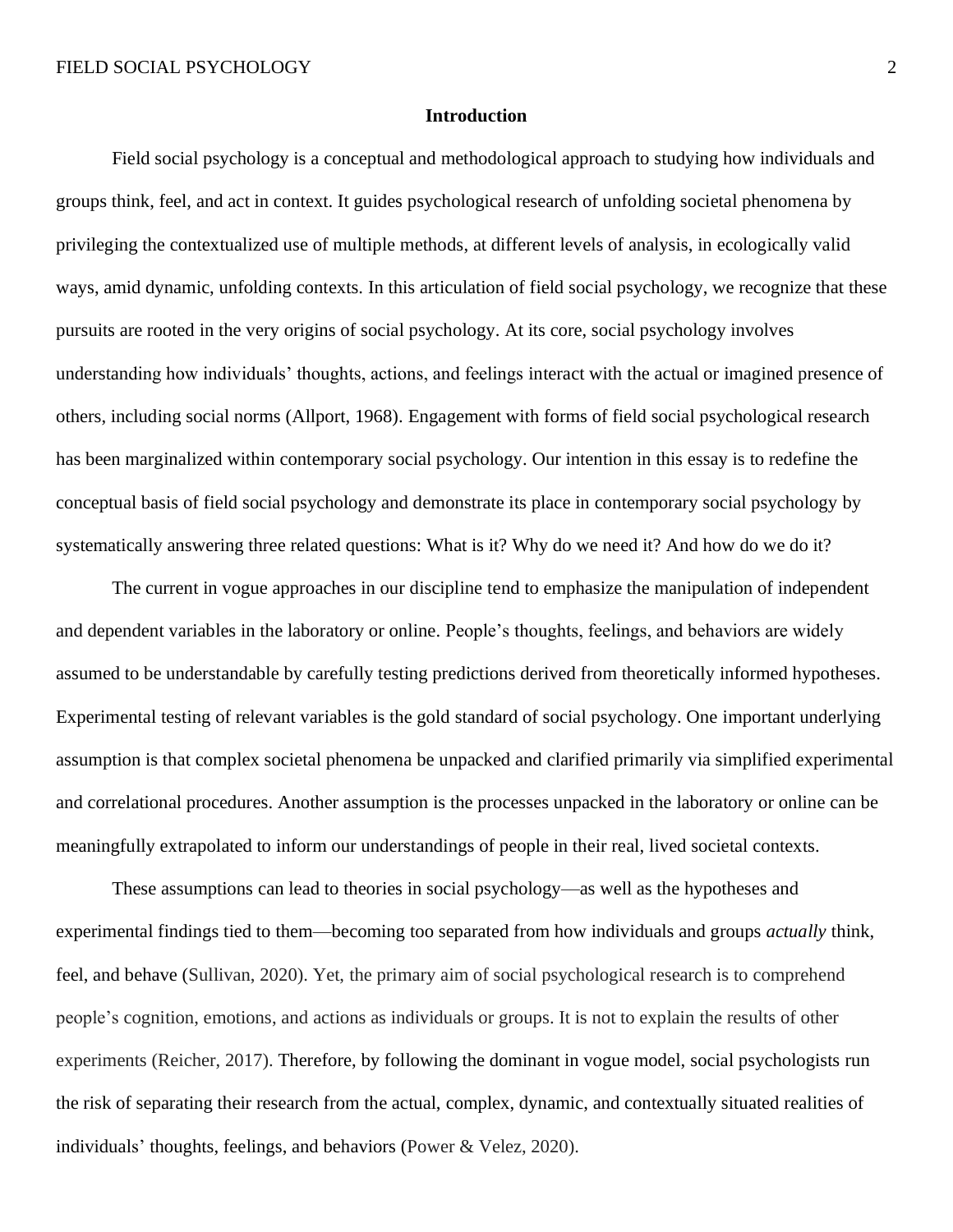Experimental social psychology is not the only game in town. There are historical, conceptual, and practical reasons why methodological plurality is needed to study the individual and groups in context—a primary pursuit of social psychology as a discipline (Allport, 1968; Faye, 2012; Fiske & Shweder, 1986; Rozin, 2001). These reasons motivate the broader discussion of field social psychology in this paper. First, we answer, "what is field social psychology?" We draw on conceptual, theoretical, and methodological issues in social psychology to motivate a novel and expanded definition of this once and future social psychological approach. Second, we address, "why do we need field social psychology?" We argue the contemporary replication crisis illustrates the inherent limitations of an overreliance on experimental methods to holistically comprehend how individuals and groups think, feel, and act in context. This limitation justifies why a paradigmatic expansion of social psychological research is needed to meaningfully and holistically understand people in context. We suggest a largely unacknowledged possible response to the replication crisis is expanding the current paradigm with various and integrated field methodologies. These methods are widely used in related social scientific disciplines, but are side-lined in contemporary social psychology. Third, we provide a response to "how does one do field social psychology?" We present a multi-method, ecologically valid, integrative framework to conduct field social psychological research. We discuss two examples of field social psychological research: investigating a climate change protest movement in Norway and adolescents' meaning making of school-based restorative justice in the United States. These two case studies are meant to illuminate a pathway forward rather than be a definitive blueprint of what inherently must be a semi-flexible, reflexive, research agenda to study the individual in context. In our discussion of these examples, we also highlight practical issues and barriers, and ways to overcome them, when conducting field social psychology. As a whole, we argue for social psychologists to consider field social psychology as a conceptual and methodological approach to advance psychological science.

#### **What is Field Social Psychology?**

Field social psychology is a conceptual and methodological approach to comprehend individuals and groups in context. It draws on both historical and current theory and methods from across the social sciences.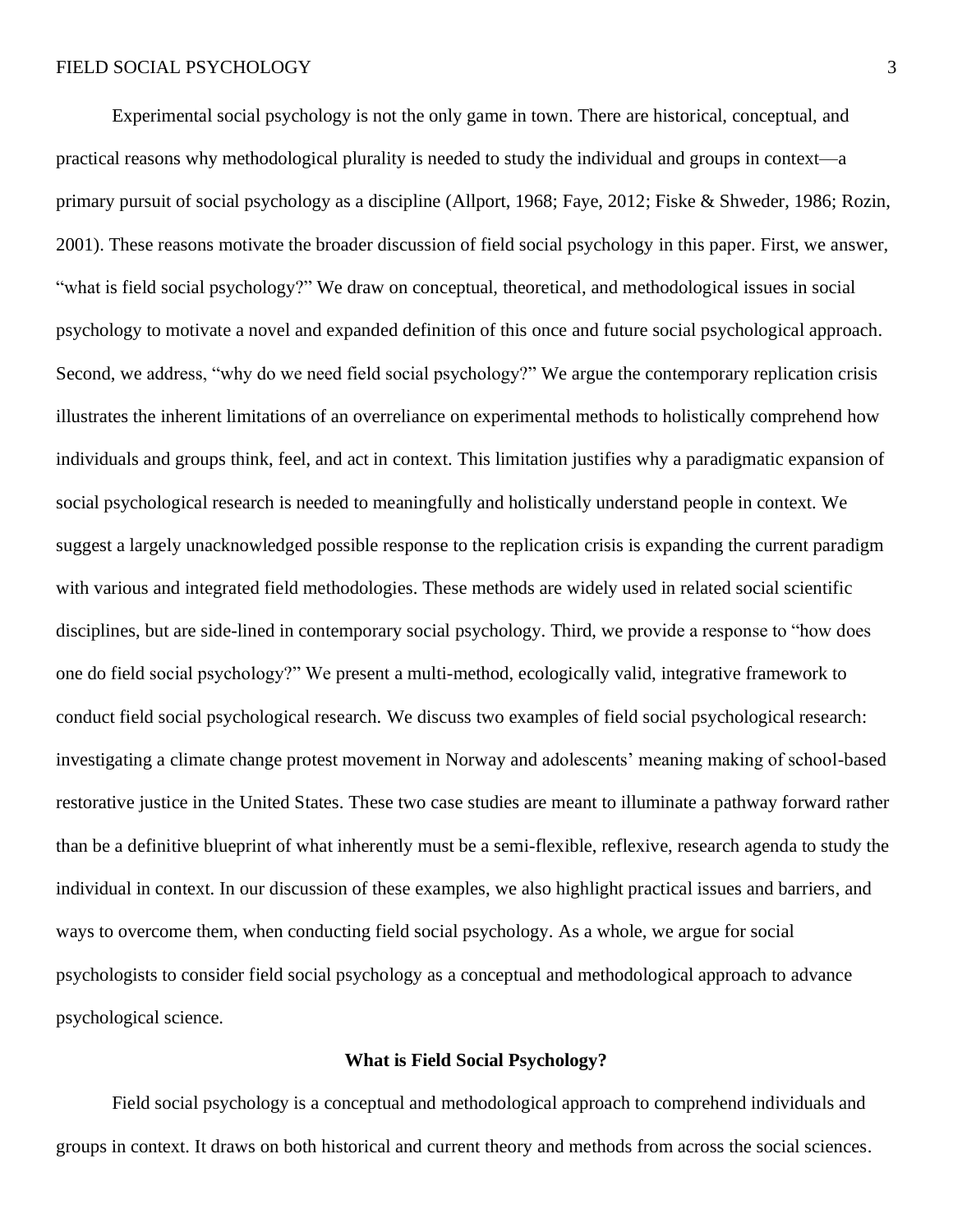The function of field social psychology is to effectively study, describe, and explain complex human thought, feeling, and behavior, within unique social, dynamic, and temporal contexts, through an application of ecologically valid mixed-methods, at multiple levels of analysis, and over time.

As social psychologists, we are interested in understanding humans' thoughts, feelings, and behavior– from the radical to the mundane. But there is a separation between the experimental methods social psychologists typically use and holistically understanding people in context. Social psychological theories, broad hypotheses, and predictions derived from them, are often generated within one cultural context at a specific period of time. Nevertheless, they are frequently presented as ahistorical and therefore relevant across time and place (Gergen, 1973; Shweder, 2010; Sullivan, 2020). As such, social psychological theories are often isolated from dynamic and overlapping social spheres.

This isolation raises two related problems. First, social worlds are inherently shifting; people experience and make-making of their subjective realities in different ways over time. People develop–that is, they change cognitively, emotionally, and behaviorally–amid fluid social, political, and cultural trends, processes, ruptures, and norms. Experiments and the theories based on them, however, cannot replicate the dynamic nature of individual development and socioecological systems. Laboratory work may be particularly ill-suited to addressing phenomenology; that is, the ways people make meaning of these changes (both personal and contextual; Power, Velez, Qadafi, & Tennant, 2018; Power & Velez, 2020; Shweder, 1997; Smedslund, 2015). Second, experiments capture only partial components of more complex processes because they are conducted in a particular zeitgeist at one specific time-point. More broadly, this limitation underlies a common criticism that experiments in social psychology are not explaining real social psychological behavior because they are separated from unfolding psychological processes embedded in context.

Social psychologists who use experiments to understand the individual in context are like photographers capturing social reality with the images of certain moments. These pictures of the social world reveal and conceal. It matters where the camera is pointed, what image is taken, who takes the photograph, what the broader context is, how the image is explained, and whether other snapshots of reality reveal a similar picture or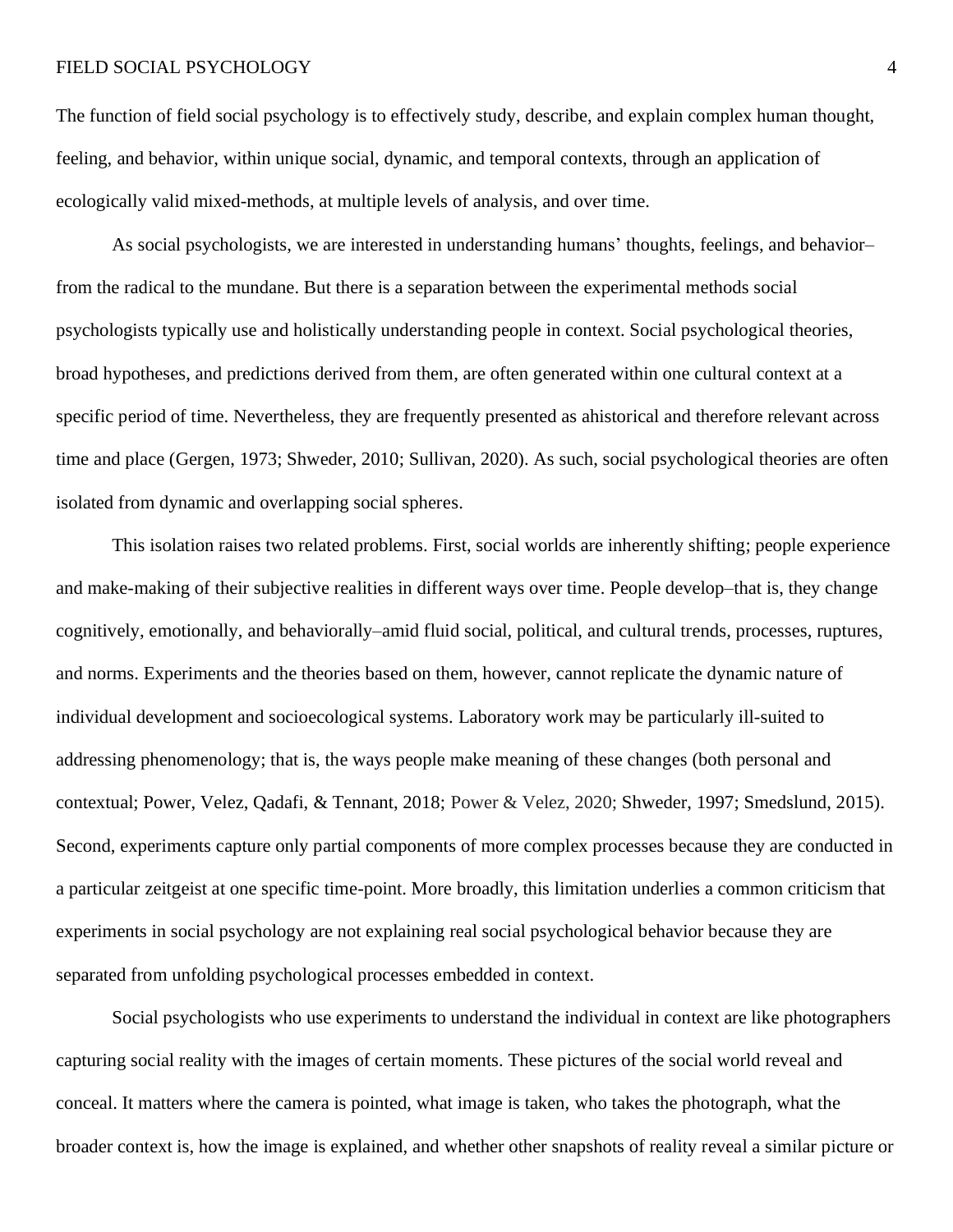not. We employ this metaphor because it demonstrates that while there is deep value in experimental methods much as there is valuable information captured in a snapshot—it is not a complete framework contextualized in time and space.

The predominance of the experimental method of counting, measuring, calculating–rather than observing, describing, and exemplifying–lies in the ontological basis of contemporary social psychological research. The world of "quanta" is a world rid of human subjectivities. It is a world of knowable truths that exist without humans' concepts of them. The function, contours, and reality of these phenomena can be described and examined using quantitative measures and by manipulating variables and analyzing outcomes. In contrast, the world of "qualia" is a world of human subjectivities, representations, experiences, and meaning-making processes. It is the 'social world' that exists because of people, and their understandings of it, and cannot be studied in isolation from the lived context within which they are embedded or how they make sense of this world (Shweder, 1996).

On a practical level, diverse methods can complement one another with the aim to understand thoughts, feelings, and behaviors in context over time. On an ontological level there is good reason to doubt the utility of using experimental methods to comprehend phenomena in the world of qualia. Rozin (2001; 2009) insightfully exemplifies this point through a parody of fictitious grant applications to describe and understand football. Applying a narrow experimental lens to football, you might end up funding research into players as they are the most common people on the field of play. Of course, the meaning of–and people's experiences with–football for fans, referees, and society would not be addressed with this approach. Nor would the rules, the structure, or tactics. Rozin's point is to identify how ridiculous it is to study the specific details of a field without first observing it. His example underscores the often-repeated emphasis on research questions driving research methods. Yet in the modern discipline of social psychology–and in the training of future researchers in the field–scholars become specialists and limited to the methods in which they are well versed. Experimental and quantitative methods are not an issue in and of themselves, but their supremacy at the expense of others, then,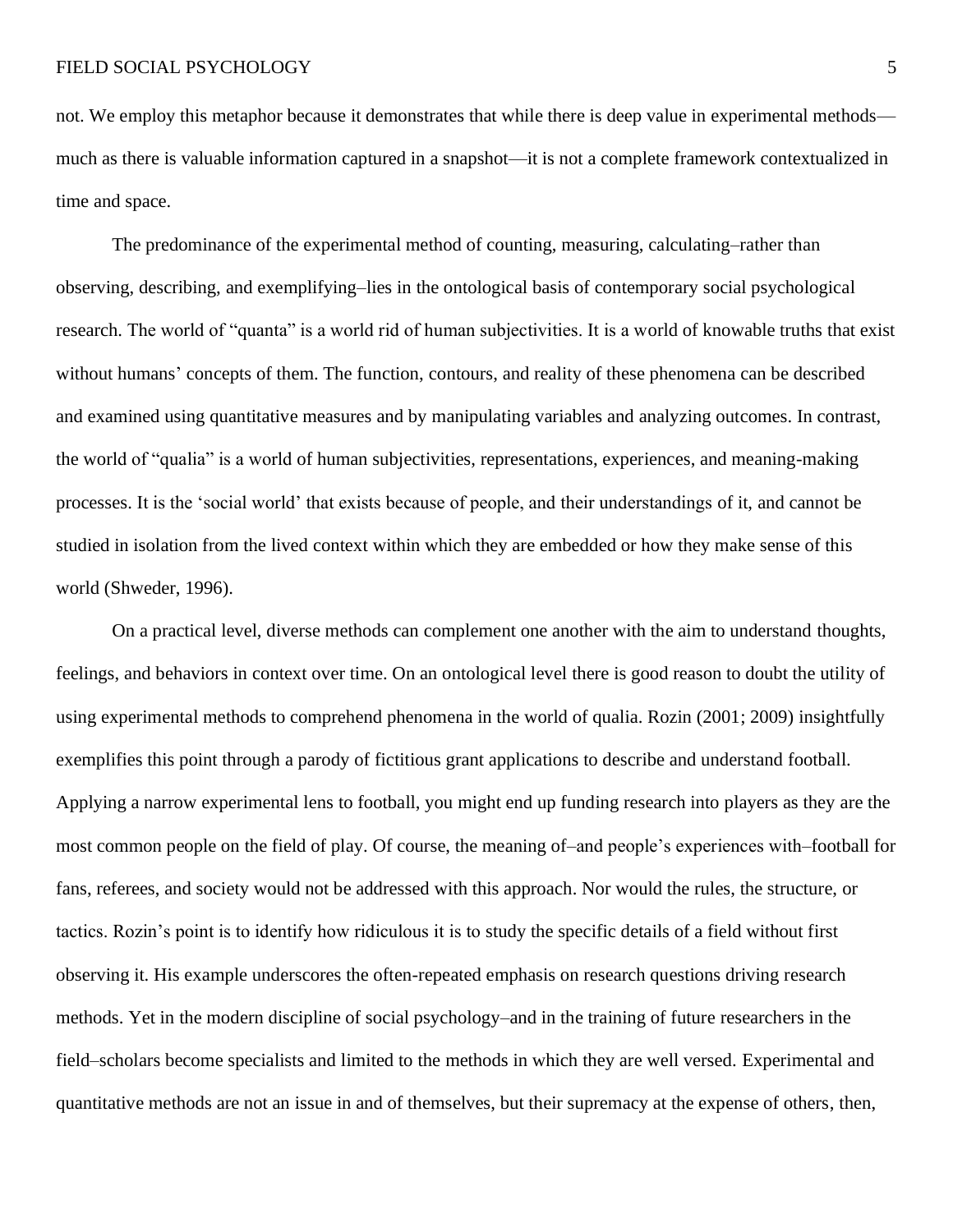becomes more problematic as the theories and empirical work derived from them are not challenged, expanded, or integrated with other approaches.

### **Historical Roots**

It is not our intention to revisit these well-worn debates that have been extensively documented by our colleagues, but rather to articulate what a return to field social psychology has to offer. Psychology did not always have such an overemphasis on experimental methods to understand people. Social psychologists were often inspired by major social and political realities taking place in the world around them. They provided dynamic models to understand social phenomena in context. In this section we highlight these historical roots as a foundation for presenting a novel approach to help guide contemporary social psychologists. While current trends in social psychology may marginalize field methods, we draw on this historical grounding to assert that they are critical elements of understanding how individuals' thoughts, actions, and feelings interact with their social groups and influences.

In the late 19<sup>th</sup> Century, William Wundt conceptualized a two tier, multi-method, form of psychological inquiry in his Leipzig laboratory. On one level he and his students performed basic perceptual studies. The hypotheses tested with these investigations were often derived from real world observations. In turn, the results of these quantitative studies were meant to inform understandings of the real world (Jahoda, 2007). This dialogical model, articulated most clearly by Wundt later in his life, illustrates two important points. First, dialogism suggests a process ontology lying at the basis of psychological research. Second, on a practical methodological level, Wundt's articulation provides a theoretical road map for using quantitative and qualitative methods in conjunction. The aim of this dualistic conceptualization of psychological science was to holistically understand social phenomena (Ellis & Stam, 2015).

The explicit conceptualization of "Field Theory" gained visibility and influence from the work of Kurt Lewin (1939; 1951). In contrast to the dominant behavioristic views of the time, field theory aimed to recontextualize the individual in their environment. From this perspective, human behavior could best be comprehended as a function of the individual person and their subjective perceptions of their objective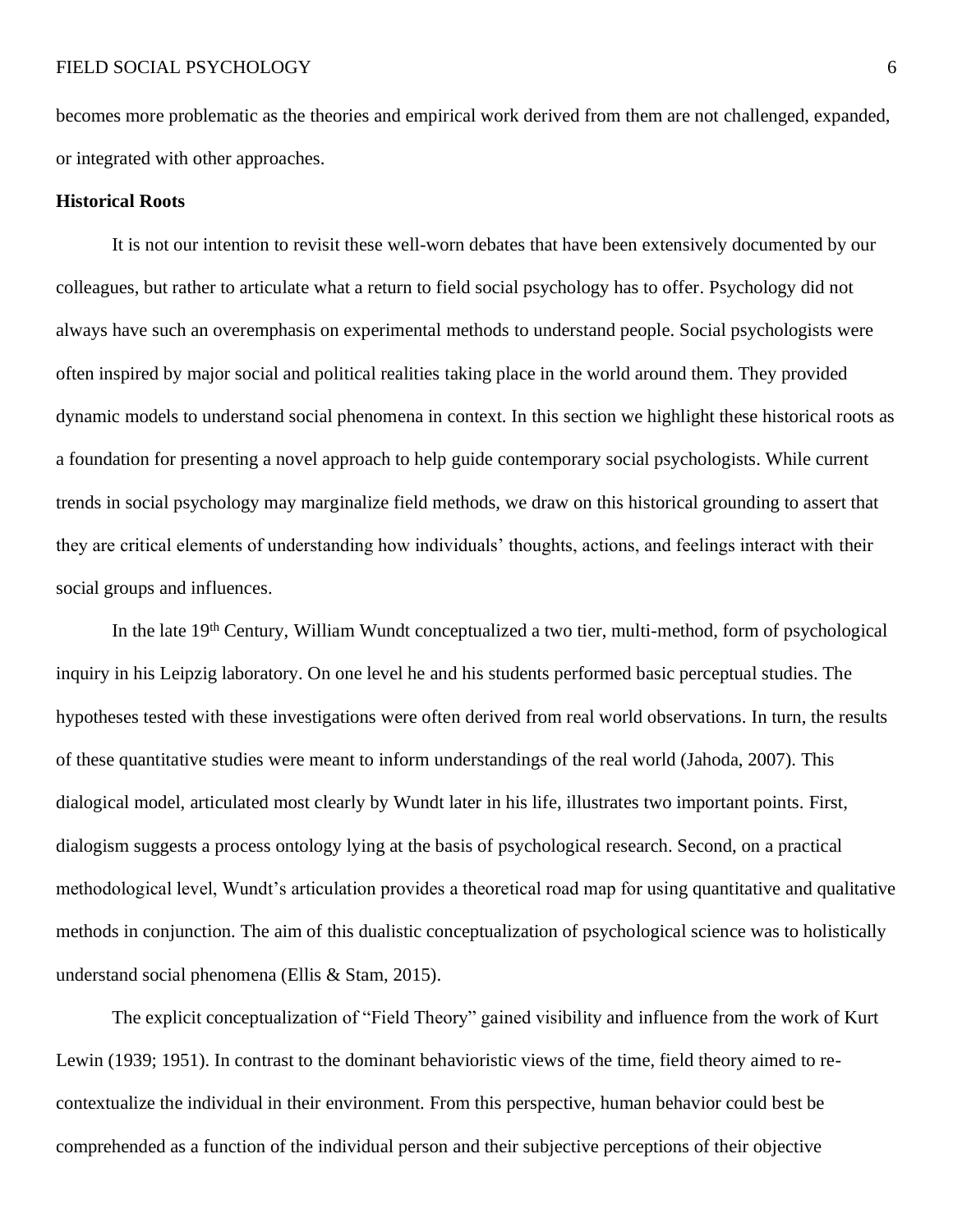environment. Lewin advocated for a Galilean, rather than Aristotelian, perspective on psychology. A Galilean perspective emphasized the discovery of universal laws from field research. In contrast, the Aristotelian perspective emphasized a 'historic-geographic' viewpoint and values and beliefs particular to those historical and contextualized field understandings. Lewin's strength was to highlight the importance of comprehending the individual in context. A main limitation of his approach was to operate from a static ontology and to therefore assume the creation of "useful theories" that were generalizable across history and cultures because they were considered to capture universal aspects of psychological functioning.

In contrast to the Galilean ontological perspective espoused by Lewin, a more complete and contemporary definition of field social psychology is based in process ontology and highlights the importance of comprehending social psychological phenomena as unfolding, in context, over time. To this end, our definition of field social psychology is based on Aristotelian ontological perspective and aims to examine and explain thoughts, feelings, and behaviors, in context, over time, with multiple-methods, at different levels of analysis. This expanded definition emphasizes a more comprehensive conceptualization of the person and ways of understanding their thoughts, feelings, and actions than using experimental methods alone. Additionally, the temporal dimension illuminates the importance of documenting and describing, examining and explaining, these phenomena as they unfold, and perhaps change, over time.

Nonetheless, Lewin and his students had immense influence, particularly with advocating for the experimental method in psychological science. The legacy of his approach to field theory is that studies are often reduced to experiments at the expense of pluralistic and integrative field methodologies. Explaining this trajectory, Rozin (2001) argues social psychologists tried to emulate more developed "hard sciences" such as biology and physics without doing the necessary descriptive, exploratory, and observational work that these other sciences are built on. Rozin contrasts publications in generally acknowledged "top journals" in biology and psychology. He finds publications in biological journals are often focused on describing and charting the contours of observed phenomena. In contrast, premier psychology journals privilege experimental manipulations at the expense of observational or descriptive studies of social life. As evidence, there were no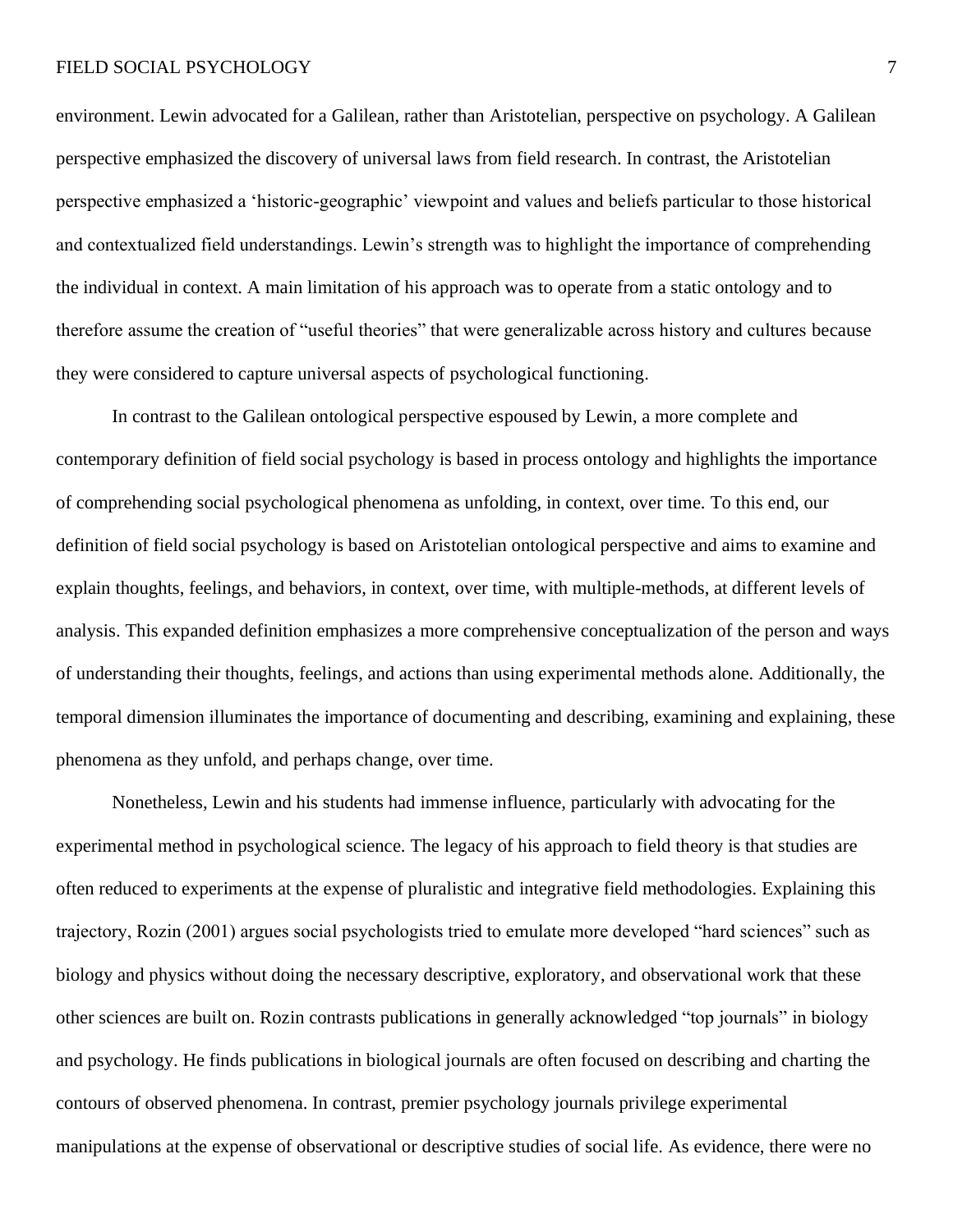descriptive or observational studies published in the top tier social psychological journals in 2017 (Power, et al., 2018).

### **The Boundaries of Field Social Psychology: Strengths and Limitations**

A strength of field social psychological research comes from understanding phenomena close to the actual context in which individuals are embedded and through the ways they experience it, by using multiple methods, at multiple levels of analysis, over time. This definition also offers an important bridge between integrative field methods and experimental social psychology. Conducting experiments in the field can help researchers get the best of both worlds. Innovative empirical research is being conducted in diverse cultural contexts by colleagues in psychology (Broockman & Kalla, 2016; Cialdini, 1993; Paluck, 2009), behavioral economics (List & Rasul, 2011), with some even claiming field, as opposed to lab experiments, offer greater control (Al–Ubaydli & List, 2015). In our contemporary articulation, field social psychology moves beyond current models of how research in the field can intersect with experiments and laboratory investigations, such as the "full-cycle" model (Mortensen & Cialdini, 2010). The framework in these current models presents the natural world as a place to identify and later validate experimental work to isolate phenomena and their underlying mechanisms. We advance upon this position. We assert that lived contexts, including their dynamic nature unfolding over time and its inherent interconnection with the way individuals experience and make meaning of these social worlds, must be considered in and of themselves. Experimental methods have a role, but should not subjugate more expansive field work.

Asserting this strength must be balanced by also acknowledging limitations. First, being contextually embedded and close to individuals makes it difficult to control confounding variables in order to clarify and explain the documented phenomena. Experimental social psychology can provide researchers with control of these factors and allow for larger samples from diverse populations. Still, lived realities defy control and isolation of variables: people operate, experience, develop, and make meaning at the intersection of complex and interconnected social and psychological dynamics. Field social psychology may be limited in neatly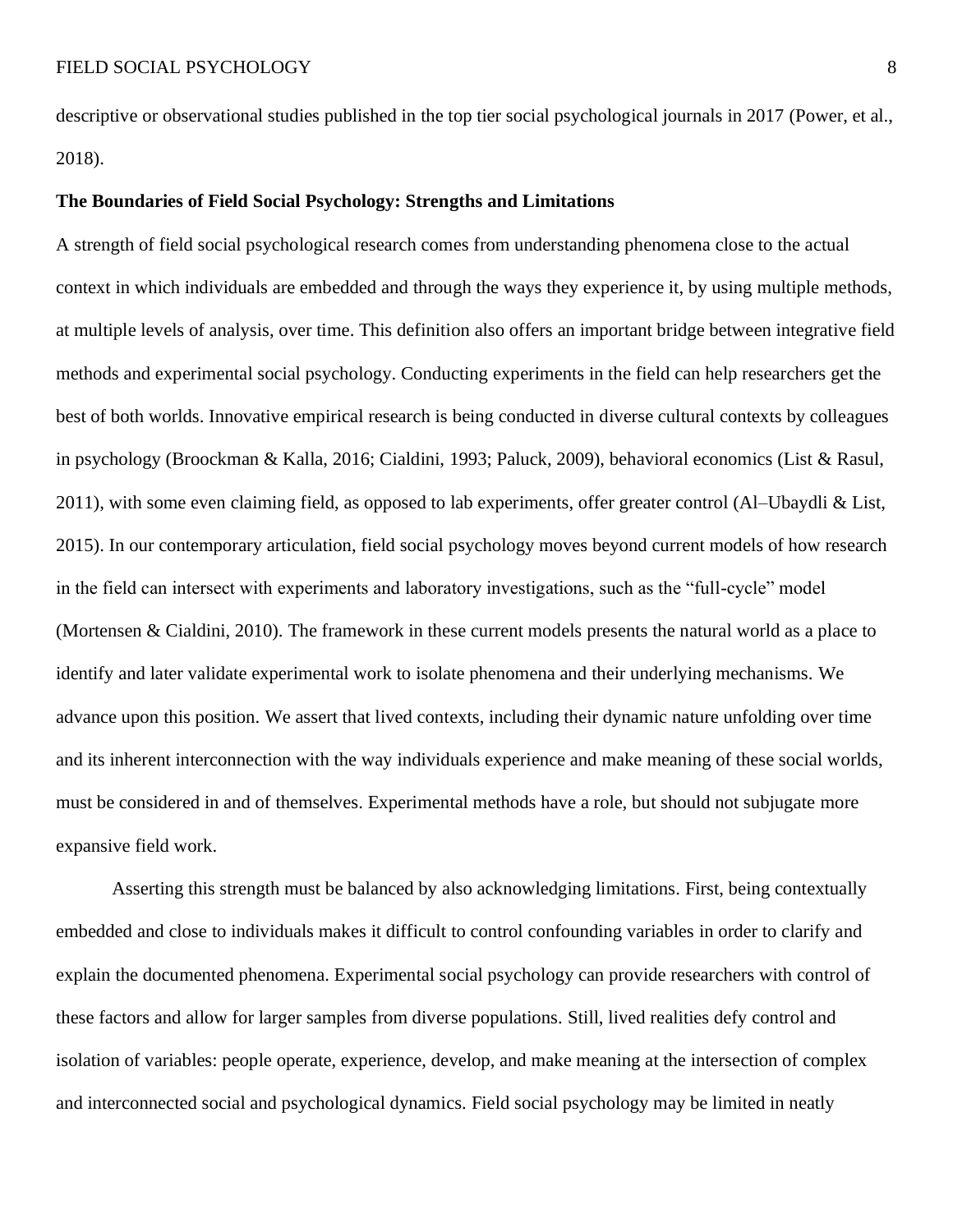describing underlying mechanisms or personality traits, but offers vast potential for temporal, integrative, understandings of social psychological phenomena in context.

Experimental laboratory methods involve clear and direct obtrusion (Webb, Campbell, Schwartz, & Sechrest, 1999). People are removed from their naturalistic surroundings. They know they are being observed, and their answers recorded, in the artificial surroundings of a psychology laboratory. In a different manner, field social psychology is also limited by less clear and indirect obtrusion by the researcher into the lives of participants. Subjective claims are made all the time regarding choice of location, research questions, participants, co-creation and interpretation of data, as well as writing and publishing reports. These levels of obtrusion mean claims of objectivity cannot easily be made. Field social psychological researchers are embedded in the contexts they investigate. Articulation of the researchers' reflexivity–laying bare these subjective decisions–is essential in field social psychological research.

Importantly, though it is less often acknowledged, experimental social psychologists have high levels of obtrusion and make subjective choices all the time. What questions get asked by whom to whom, what is and is not measured and counted, how results are interpreted, what 'significance' means (statistical or otherwise), how research is written, published, and communicated; these are all located within the subjective ontological qualia world shared with field social psychological research. One difference between field and laboratory social psychology is in levels of direct or indirect obtrusion. Another difference is in openness to reflecting upon the inherent subjectivities of conducting social psychological research within the two traditions. Yet, all methods involve obtrusion into the lives of others. A strength of field social psychology is generally less obtrusion than traditional laboratory-based experimentation. Moreover, field social psychology offers wider variance in degrees of direct and indirect obtrusion. Field experiments are most obtrusive within field social psychology. Naturalistic observation is least intrusive. Reflection and contextualization help make transparent the obtrusion of the field researcher, which is seldom the case in laboratory based experimental social psychology.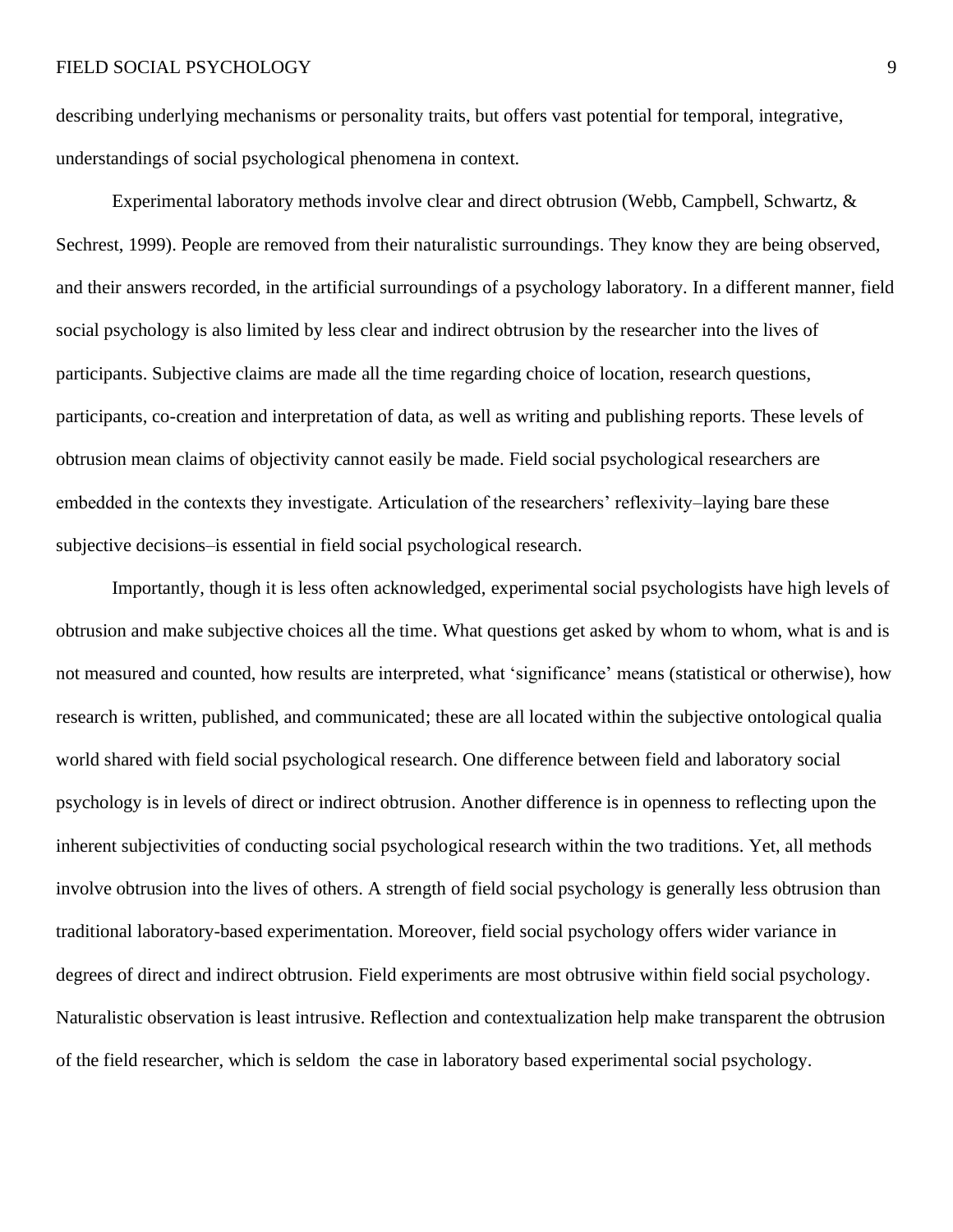### **Two Unclassified, Classic Examples**

To enrich description of what field social psychology is, we offer two concrete examples spanning from different eras. While these researchers did not label their work as "field social psychology," we use them to demonstrate that the approach and methods has been an insightful part of social psychology for decades. Our goal is to link historical foundations and contemporary manifestations both to demonstrate what field social psychology entails and assert that it is a form of social psychology despite its marginalization in currently predominant paradigms. Later, we detail more specifically what using a field social psychology approach looks like through current examples of our own work.

A first example comes from a research project that aimed to understand the role of identity formation in the intergenerational transmission of intergroup prejudice and conflict. In '*Narrative and the Politics of Identity: The Cultural Psychology of Israeli and Palestinian Youth*,' Phil Hammack challenges fundamental ideas about intergroup contact as reducing prejudice (2010). In particular, he demonstrates that for these young people, alternative narratives about themselves and the groups they belong to create dissonance with their experience and processing of social norms and developing personal identities. These insights on psychological processes emerge from an integration across different methodologies that are based in the field—that is, in the lived experience of these young people. Hammack spent multiple years engaging in this multi-method synthesis: learning about and participating in two coexistence peace education programs for Israeli and Palestinian youth; taking detailed notes on the interactions and lessons in the programs; engaging in informal discussions with these young people and their families; and conducting semi-structured life history interviews with select participants. The findings—which have implications not only for efforts to promote peace in the Middle East, but more generally for how intergroup conflict and prejudice are tied to identity processes across generations—integrate the various methods embedded within the context Hammack was studying.

As another example, Festinger and colleagues' *Social Pressures in Informal Groups* provides an exemplary illustration of the use of multi-method research, where each method overcomes the limitations of the last to describe and explain the creation of social norms within groups over time (Festinger, et al., 1953). The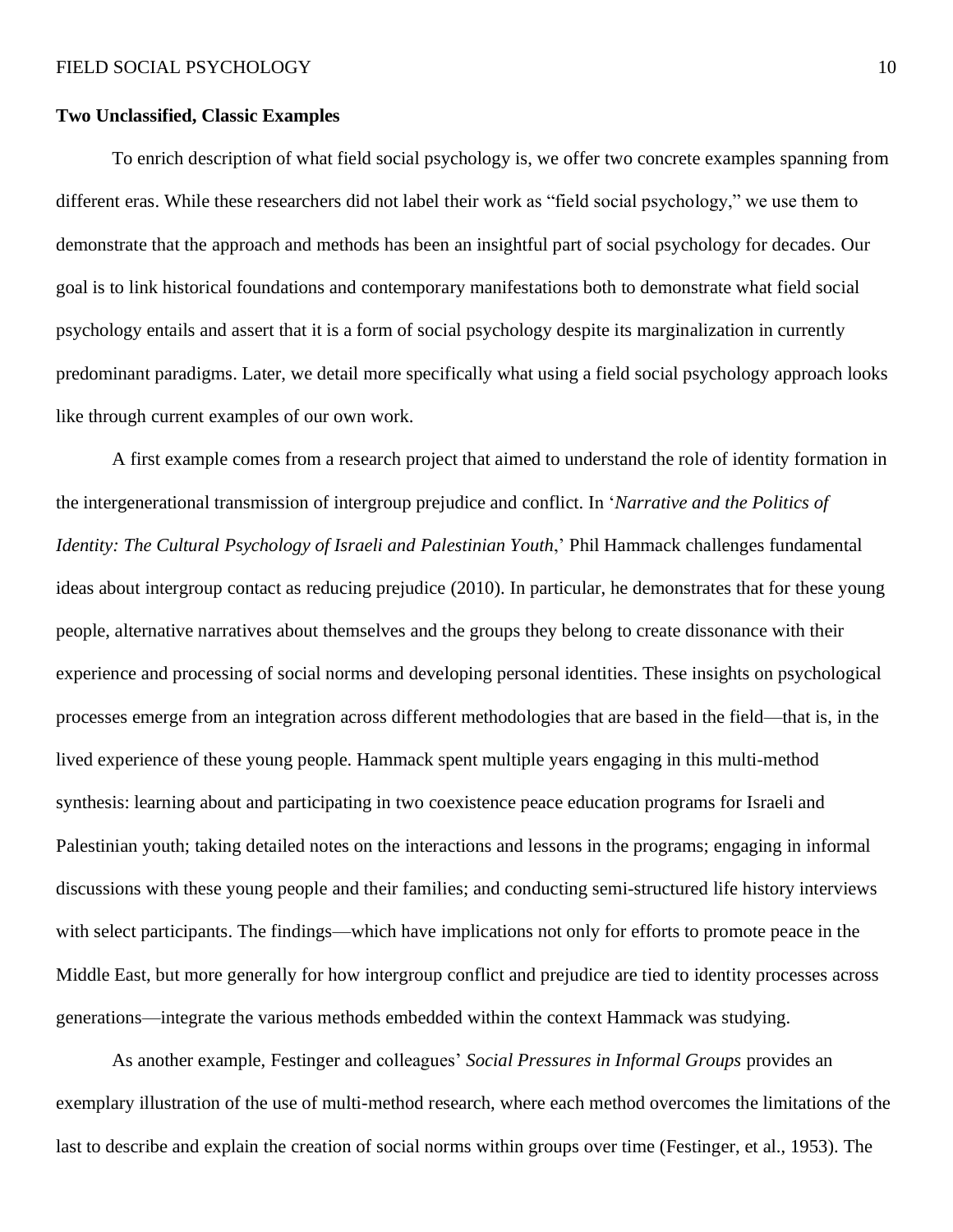researchers took advantage of the formation of two new groups: former military officers and their wives moving in to two new housing estates close to the M.I.T. campus. The researchers developed an interlinked, multimethod design to describe, examine, and explain the formation of groups and the processes underlying the social networks. The first, and only, continuous method used by the researchers was observation. Naturalistic observation throughout led to the generation and refining of hypotheses and explanations of group formations. Participant observation was then followed by semi-structured interviewing with a sample of residents from the two neighborhoods. Formal interviewing occurred with a larger range of respondents. Quantification of formalized interviewing, coupled with qualitative analyses of interview data and consistent observation, led to the generation of a field experiment to test a hypothesis about the structure of informal groups. The researchers planted a rumor and gathered data on how it spread among the group. Analyses showed how knowledge spread throughout the new neighborhoods and informed the researchers' theorizing about group structure. The findings generated from this in-depth, qualitative–quantitative approach, over time, could be generalized to provide insights into other instances of group formation.

These are well known examples of field social psychology that span different times and contexts. They illustrate the benefit of field social psychology as a conceptual and methodological approach by demonstrating observed effects as they occur over time in the world, using multiple methods to triangulate our comprehension of these observed phenomena, and generating new hypotheses to develop social psychology. These studies never intended to be end points: science progresses through falsification of testable hypotheses (Popper, 2005/1959). The value of these studies was describing social worlds, demonstrating social psychological processes, and generating ecologically valid hypotheses about how the world worked.

## **Why Do We Need Field Social Psychology?**

Laboratory experimental social psychology has grappled with multiple challenges in recent years. In this section we outline these critiques and the dominant way experimental social psychologists have aimed to overcome these challenges. We argue that although social psychological science has advanced by replying to these critiques, more can be done. Field social psychology can expand the discipline's paradigm. An advantage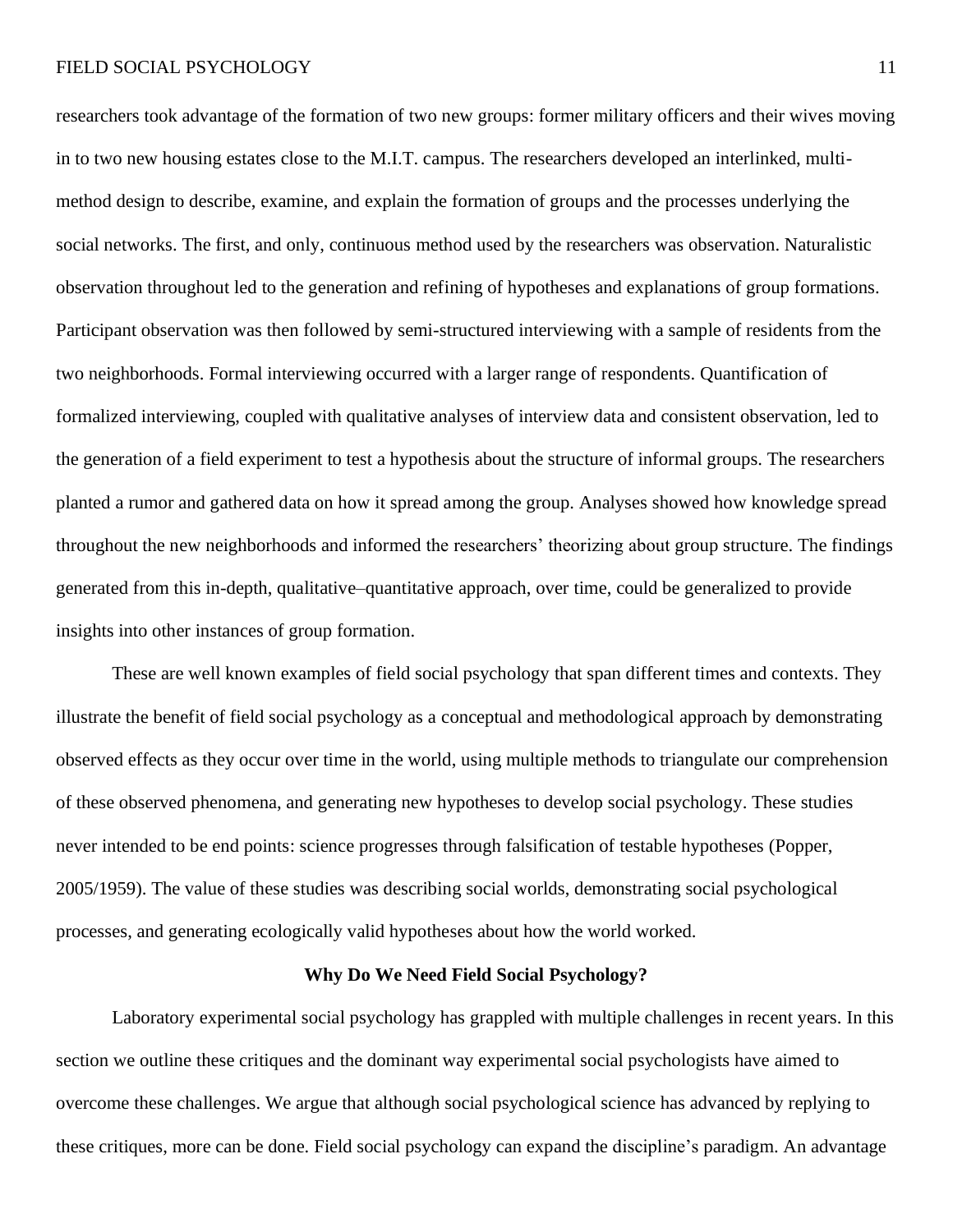of this is to expand theory and methods to understand individuals in contexts over time. This is achieved both by conceptually extending the social psychological paradigm and by utilizing multiple methods to triangulate our understanding of social phenomena.

The Open Science Collaboration (2015) identified the majority of one cohort of experiments published in premier psychology journals did not replicate under more stringent conditions. Since the publication of this seminal research, other large-scale inter-lab collaborations have highlighted a similar pattern of non-replication of results sampled from the most prestigious academic journals. Indeed, the unfolding of the replication crisis, coupled with earlier critiques of experimental social psychology, has opened the door for a list of concerns with the experimental method: a focus on atypical populations; a prizing of novel findings at the expense of replication; lack of pre-registered experimental designs and analyses; over-reliance on using MTurk samples which are not probability samples; a general divorcing of psychological research from historical, cultural, social, economic, legal, contexts; an over reliance on the experimental method to capture the complexities of human experiences and meaning-making processes; the lack of mixed method integration; the failure of experimentalists, in general, to study unfolding temporal process; the lack of reporting of different results from studies conducted simultaneously using different methods (Zwann et al, 2018). There are clearly many concerns, and yet the problems with method variance are often glossed over. Experiments are still prized and disseminated, especially when they cut through the noise and signal a clear counterintuitive or surprising finding that (re-)orientates our understanding of a certain phenomenon.

Responses to the replication crisis in psychology have sought to improve transparency and the rigor of research designs, hypotheses generation, statistical analyses, and norms surrounding the sharing of data and replicating findings with different samples. Our argument moves beyond the realm of experiments and quanta: to re-expand the social psychological paradigm to include field social psychological approaches and methodologies. Improved quantification procedures are essential to develop sound social psychology. However, field social psychological concepts and methods offer another line of generative research capable of providing more valid, reliable, and holistic understandings of dynamic individuals and groups in context.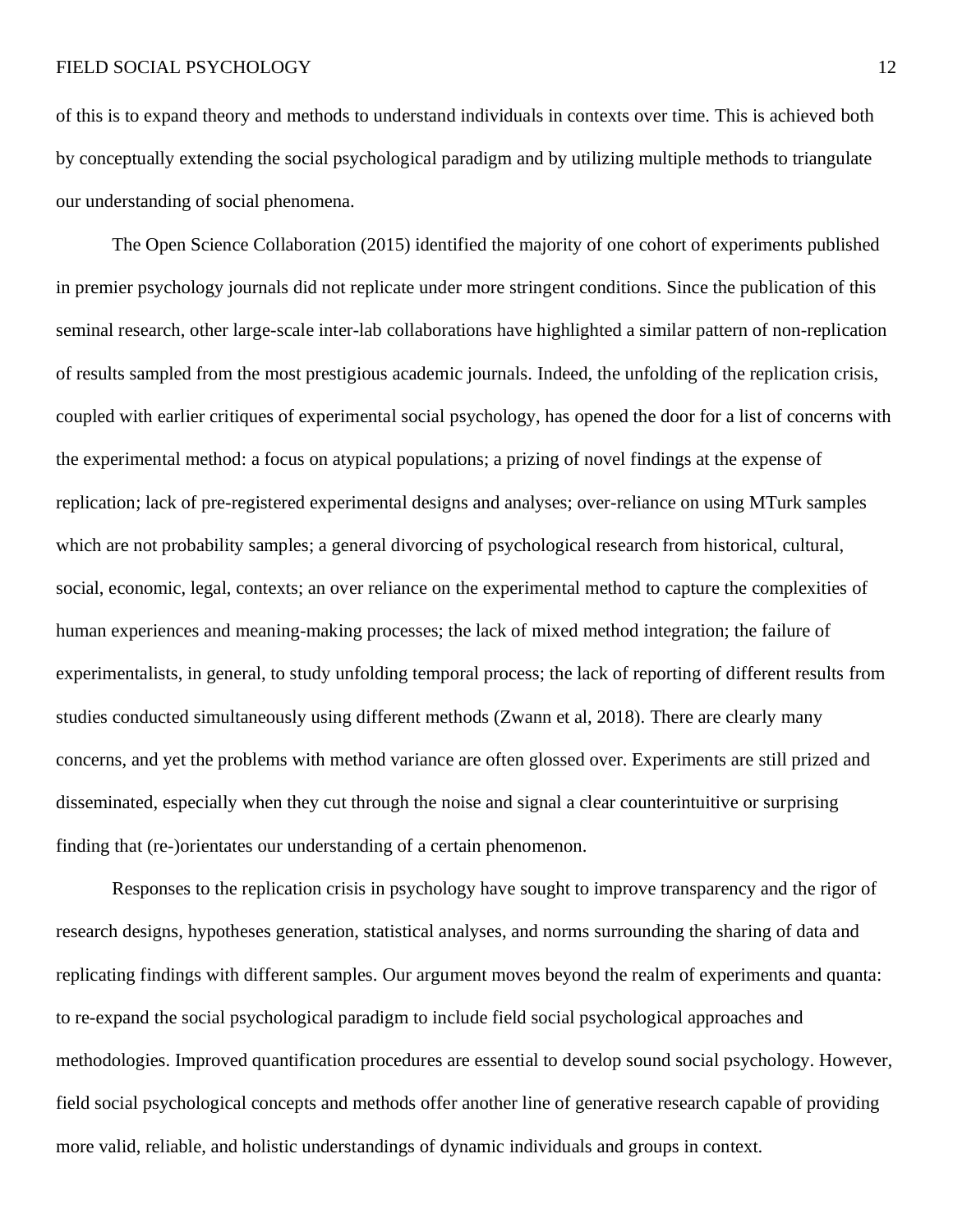#### **How Do We Do Field Social Psychology?**

There are multiple ways to undertake field social psychological research. Flexibility and synthesis are important: there is not a one size fits all model. In practice, a combination of methods helps to triangulate a more holistic comprehension of social phenomena (Denzin, 2012). The multiple methods employed in field social psychology are informed by both contemporary and classic research in the discipline as well as our definition of contemporary field social psychology. In this section, we first present concrete methods falling under the umbrella of field social psychology and discuss how these can be integrated in a synthetic, complementary way.

In the forthcoming section we discuss six broad methodological approaches in isolation. However, these frameworks are used in conjunction because each has its own scopes and limits. We have argued elsewhere for the utility of using multiple methods–spanning qualitative and quantitative investigative procedures–to holistically comprehend social psychological phenomena (Power, et al., 2018). We first outline six methods in isolation that, when used in conjunction with other methods, can be conceptualized as a field social psychological approach. After presenting each method, we discuss their integration as well as challenges and ways to overcome these challenges to conducting field social psychological research.

### **Method 1: Naturalistic Observation**

Naturalistic observation of social phenomena lies at the basis of field social psychological research. This method is implicit, and rarely made explicit, in much current social psychological research. Some authors even refer to social psychological research as ODD–an acronym for 'Observation and Description Deprived' (Rai & Fiske, 2010). In contrast, field social psychological research prioritizes initial and intentional observations about social, political, economic, and other contemporary phenomena.

For example, in the classic field study *When Prophecy Falls,* Festinger, Schachter, and Reicken (1956) made observations on two levels. First, the authors read a media report about a group who predicted the end of the world. Undeterred by the fact that the world did not end, the group re-calculated the next date the world was likely to end (due to flooding). This piqued the interest of the researchers. Next, they infiltrated the group.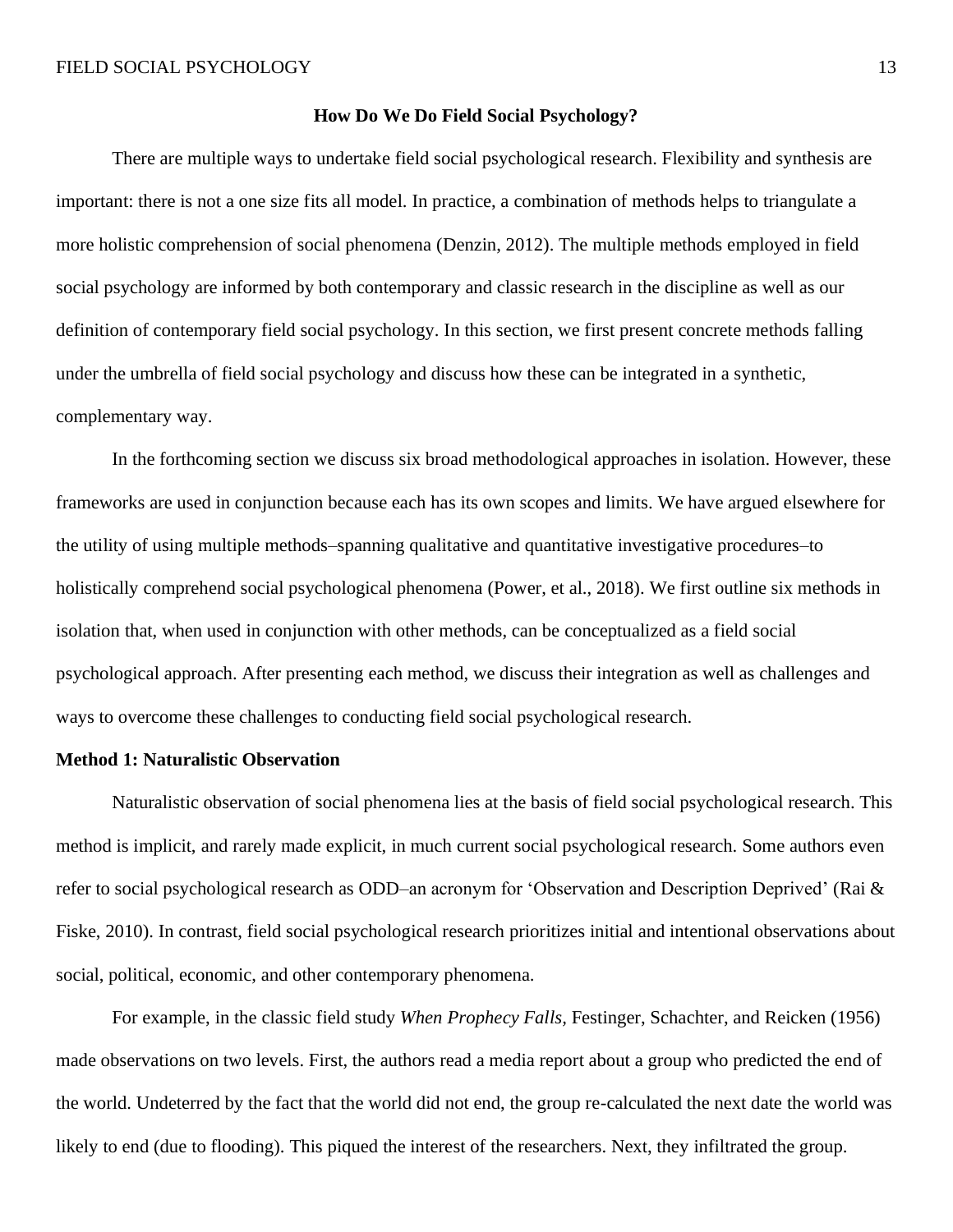Although considered unethical by today's standards, the researchers integrated into this secretive and initially untrusting group. The researchers observed the group dynamics, overheard phone conversations, and attended meetings. In this particular case study, the authors were not passive observers, but moved from naturalistic observation to participant observation.

Naturalistic observation is a core, primary method of field social psychology. The implication is further steps in the research process are bound to observations about the "real world" and how individuals operate and make meaning within it. Naturalistic observation–recorded and systematic or more general and exploratory–is generative of further research. Although naturalistic observation lies at the basis of field social psychological research, it should be a flexible method used to guide research from the generation of hypotheses and predictions to interpreting and analyzing research findings.

### **Method 2: Participant Observation**

Participant observation is a mainstay of research in psychological anthropology and an invaluable method in field social psychology. Participant observation pertains to the researcher as an embedded and active agent in a particular field context. In ethnographic research reported in the essay *Deep Play: Notes on a Balinese Cockfight* the anthropologist Clifford Geertz provides a classic example of participant observation in developing understandings of Balinese individuals within their localized context (Geertz, 1973). During their first week in this Balinese village, Geertz and his wife were treated as though they were not there: "we were nonpersons, specters, invisible men [sic]" (p.412). However, when Geertz and his wife attended an illegal cockfight in the village, their fortunes changed when the fight was raided by police. Their intention had been to observe the local cultural activity to glean insights into Balinese people's thoughts, feelings, and behaviors through this group activity. Instead, fearing arrest, Geertz and his wife fled with the rest of the attendants. They followed a local couple and ended up, uninvited, in their back-yard sipping tea. When a police officer came in, the local couple leapt to the Geertz' defense, explaining to the police they were American researchers, studying culture, and intended to write a book to tell Americans about life in Bali. Through observing the cockfight, and then participating in the event by fleeing the police, Geertz gained the trust and credibility of the local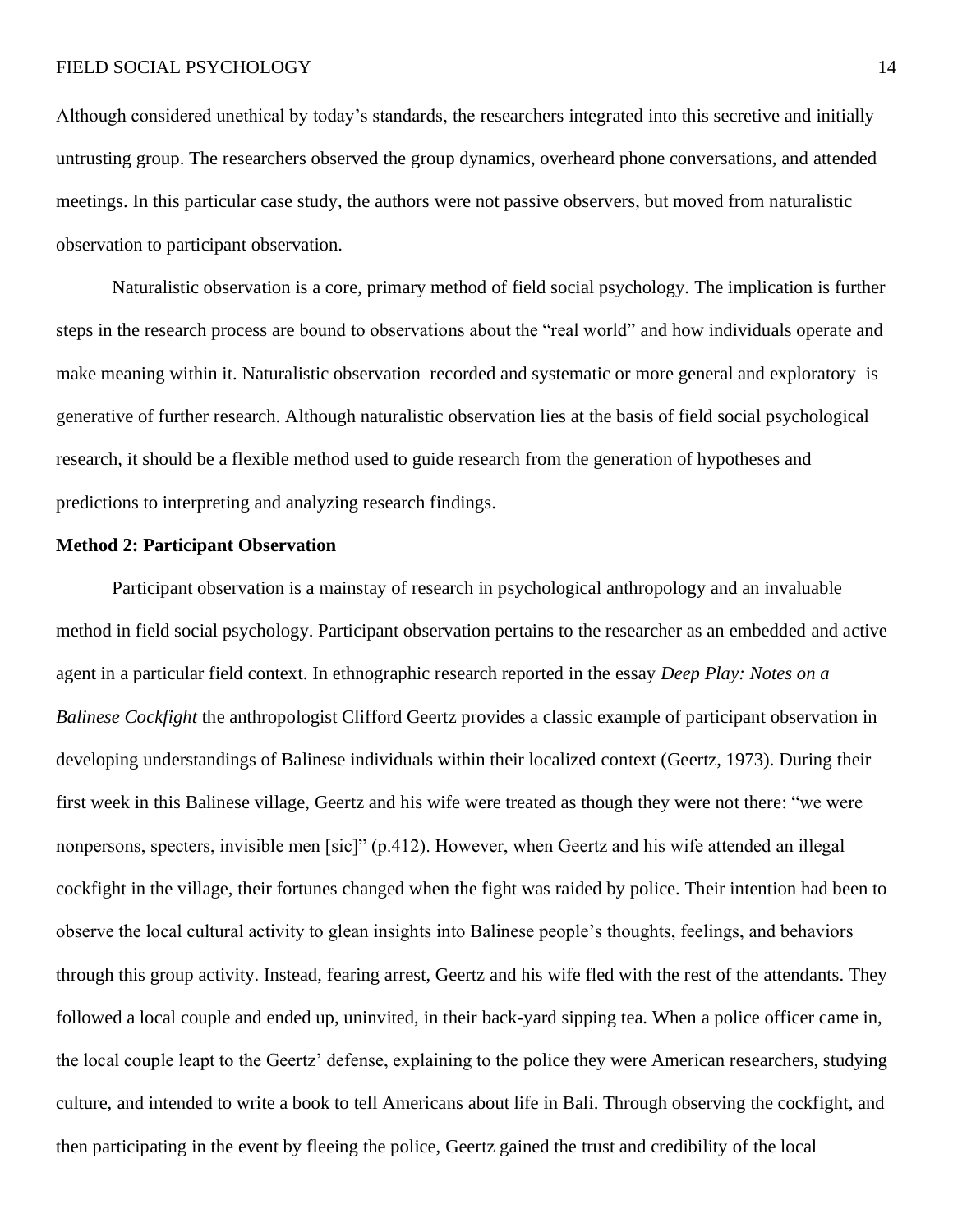population who no longer treated them as total outsiders. Gaining acceptance led to "thickly descriptive" ethnographic field research reported in the classic *Interpretations of Cultures* (Geertz, 1973).

Becoming part of a group offers inherent pros and cons for a researcher. Of course, one concern with participant observation is the obtrusion of the researcher into the local community and the resultant explicit subjective interpretations of the coupling of researcher and participants. Although less intrusive than experimental social psychological methods, detractors of this more ethnographic approach argue this introduces noise, confounding variables, and distorts both the context and how individuals respond. An advantage, however, is gaining access to key informants, getting closer to the phenomena to be documented, examined, and comprehended. This is called "thick description" (Geertz, 1973; Shweder, 1997). Observations may easily lead to participation and possibly gaining access to key informants. These are an atypical sample of people who serve as an entry point to help you stay close to the observed phenomena of interest. The problem is a lack of representativeness: these people could be motivated to describe or articulate particular views of the social world and its actors from their viewpoint. Yet, like any methodological tool in field social psychology, these concerns can be balanced by synthesizing analyses from participant observation with other methods over time.

### **Method 3: Informal Interviewing**

Participant observation and building relationships with key informants can open up the possibility of gaining insight through informal interviewing. Informal interviewing allows the field researcher to ask orientating questions about how individuals are thinking, feeling, and acting in a specific context or in relation to a specific phenomenon. These forms of interviewing require few exclusive questions. They are largely nondirective but like every social psychological method, still involves some level of obtrusion, as the researchers is a co-creator of knowledge with interviewees. The aim is to allow for the flow of conversation. It allows interviewees to describe, explain, and examine the social phenomenon of interest with minimal directive input.

Informal interviewing with one or more key informants orients the field researcher within the specific contextual dynamics. It provides preliminary data, has potential for interpretative frameworks, and engenders questions, hunches, and hypotheses that can be explored further with more systematic approaches such as semi-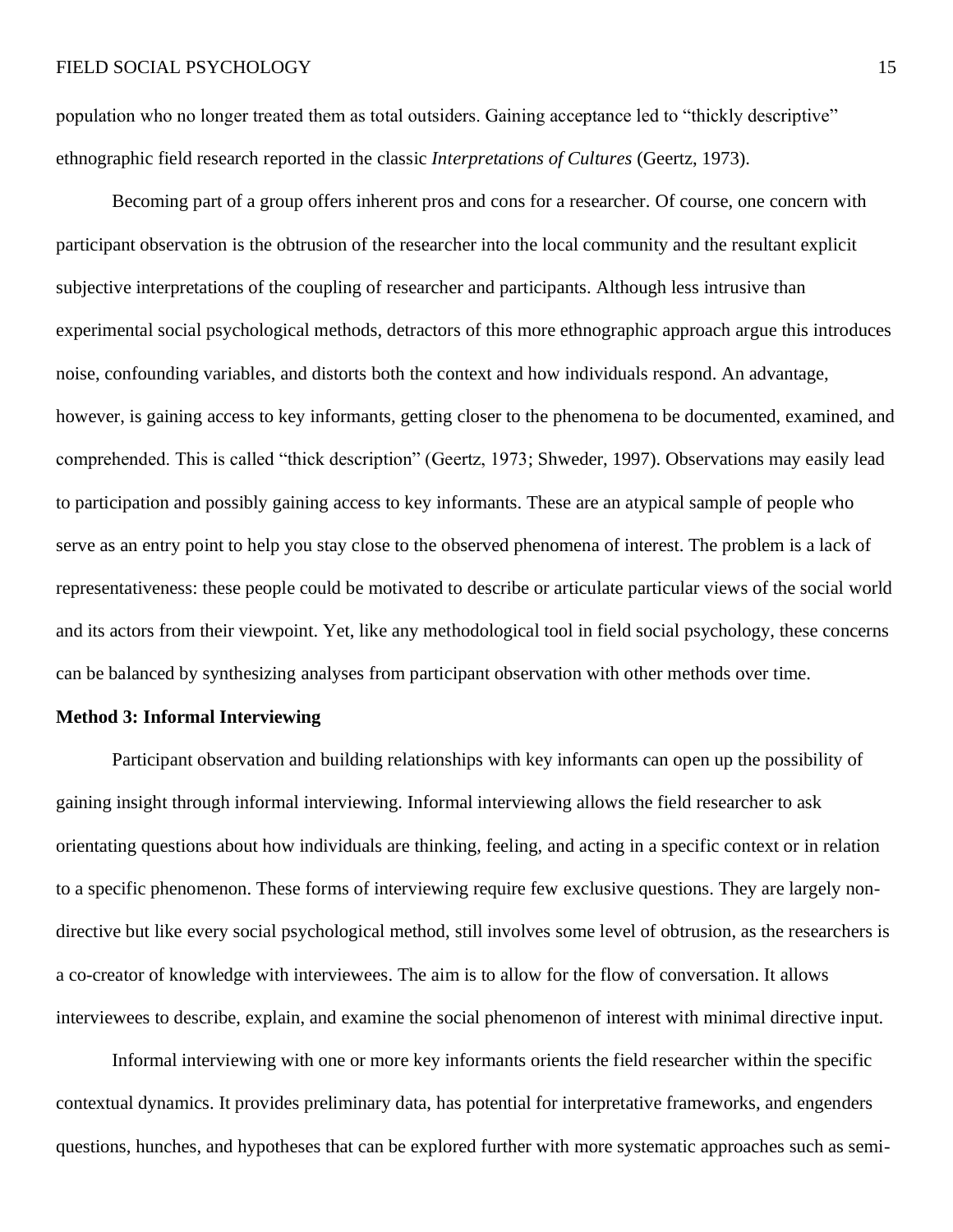structured and standardized interviews. Informal interviewing is often not discussed explicitly in social psychological research, but in conjunction with other data can provide insights into populations that may be difficult to access or conduct research on formally. Terrorist groups, and the individuals who join them, are one example of such a case. Drawing on informal interviewing as part of a broader endeavor, Fathali Moghaddam has built a theoretical framework for involvement in terrorist groups (Moghaddam, 2005; 2007). Years of interviewing during Moghaddam's time in the Persian Gulf Region built a basis for modeling engagement as a five-step staircase that articulates the psychological processes at each stage and the motivation for movement to the next. Some 'climb the staircase to terrorism' having failed to deal with feelings of unequal treatment and relative deprivation through legal or political means. Of this group, only some become polarized and see 'the west' as an outgroup enemy. Of these, fewer still reach the next step of the staircase and come under the charge of influential and polarizing leaders who convince them to reach the final stage of the staircase: committing a terrorist act. While further investigation was needed to define this staircase, it emerged from a foundation of widespread informal interviewing (Moghaddam, 2005; 2007).

#### **Method 4: Semi-structured Interviewing**

Semi-structured interviews allow for a series of flexible interview questions - generated from theory, observations, participant observation, and informal interviewing–to be asked of a greater sample (Brinkmann, 2013). The field researcher can ask similar questions derived from previous field work or theory of a broad number of participants while still being flexible enough to allow for the exploration of deviations that could prove generative of different opinions, representations, and attitudes towards the social world. Responses can be coded or quantified for top-down analyses with a large sample set and in relation to one another. They can also be approached by inductively exploring meanings and experiences.

The analyses can be generative of other methods which can be more effectively quantified if need be. Surveys, which can be administered in the field or online, can be produced from semi-structured or standardized interviewing. Moreover, the results of large-scale surveys that gain broad, but superficial, responses to complex social phenomena can be better understood in relation to the thickly descriptive fieldwork (Power, et al., 2018).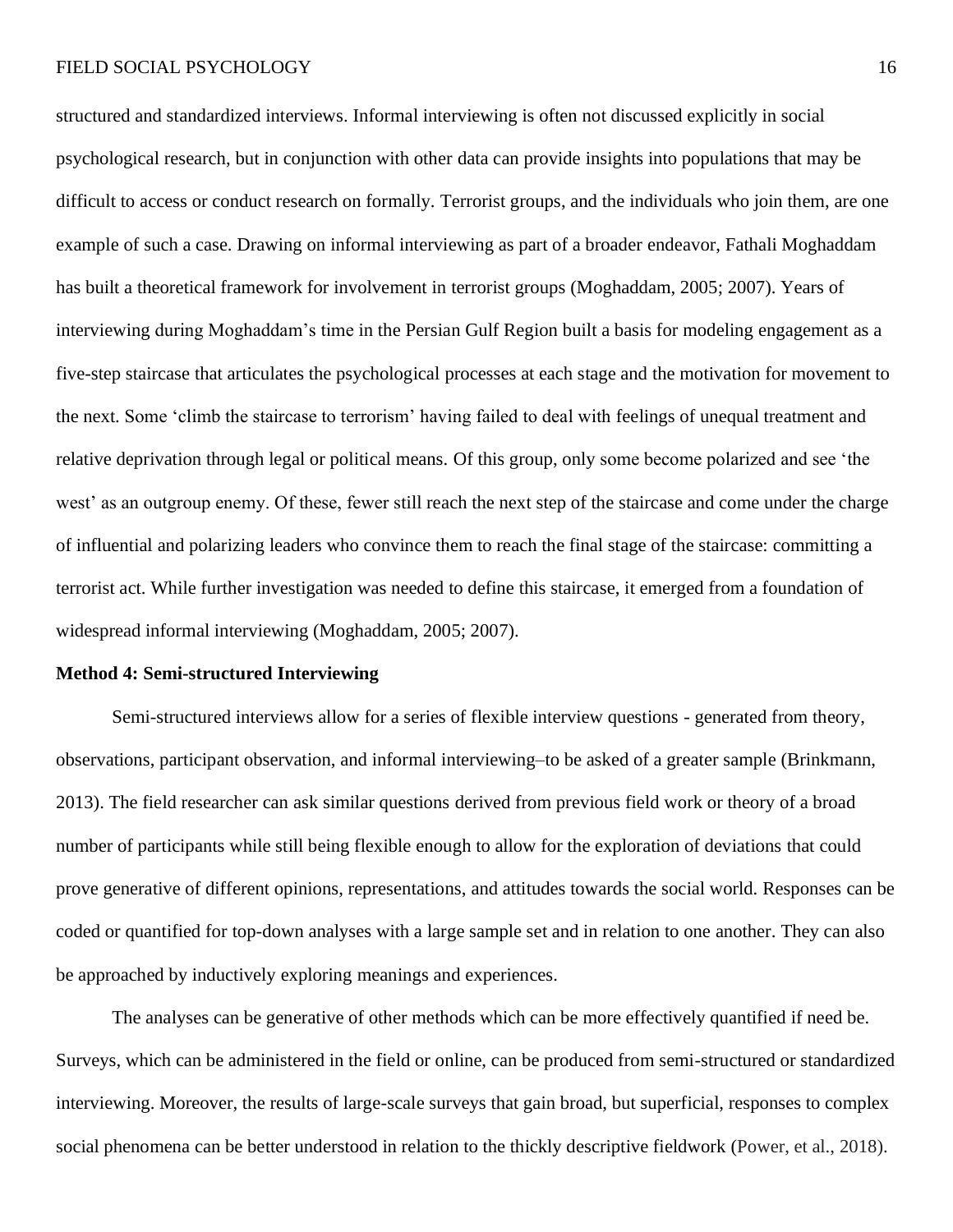### **Method 5: Field Experiments**

Experimentation–the controlled manipulation of independent variables and their effects on dependent variables–is an essential feature of social psychological research (Paluck & Caldini, 2014; Reyna, 2005). But it is not limited to quantified studies in a lab. Field experiments are an integral method in field social psychology and are one way to overcome limitations of qualitative interviewing. They entail experiments conducted in the field with high levels of ecological validity but are directly obtrusive. This is because participants know they are being observed and recorded in an experimental setting. The experimental materials and procedures are derived from naturalistic observation and interviewing, and analyses may draw on observation and interviewing following the introduction of a stimuli into the research context.

Field experiments, like any one method, have their strengths and weaknesses, and are thus part of an integrative multimethod approach. While field experiments often have high levels of ecological validity and are "close" to participants' lived experience, they are also directly obtrusive and they may also introduce confounding variables because they are embedded in the complexity of everyday social worlds. Although field researchers aim to limit the amount of "noise" in these experiments, one can never be entirely sure of the causality of observed, or reported, effects on the dependent variable.

Despite this, field experiments have historically been generative of important insights in social psychology. An excellent example comes from the work of Paluck (2009), who demonstrated the efficacy and limits of radio to communicate social norms and influence intergroup behaviors through a field study randomly assigning communities to different radio programs in Rwanda.

## *A Note about Online or Lab Experiments*

We suspect many colleagues in social psychology will most readily identify with the utility of field experimentation. After all, the same logic of online and lab experimentation applies. Experiments in the field are often seen as "the cherry on top" of lab experiments. Effects seen in the lab or online studies are demonstrated "in the field" and serve as a replication of lab results. Specifically, taking these hypotheses to the field boosts the ecological validity of findings that have high levels of internal validity in lab studies.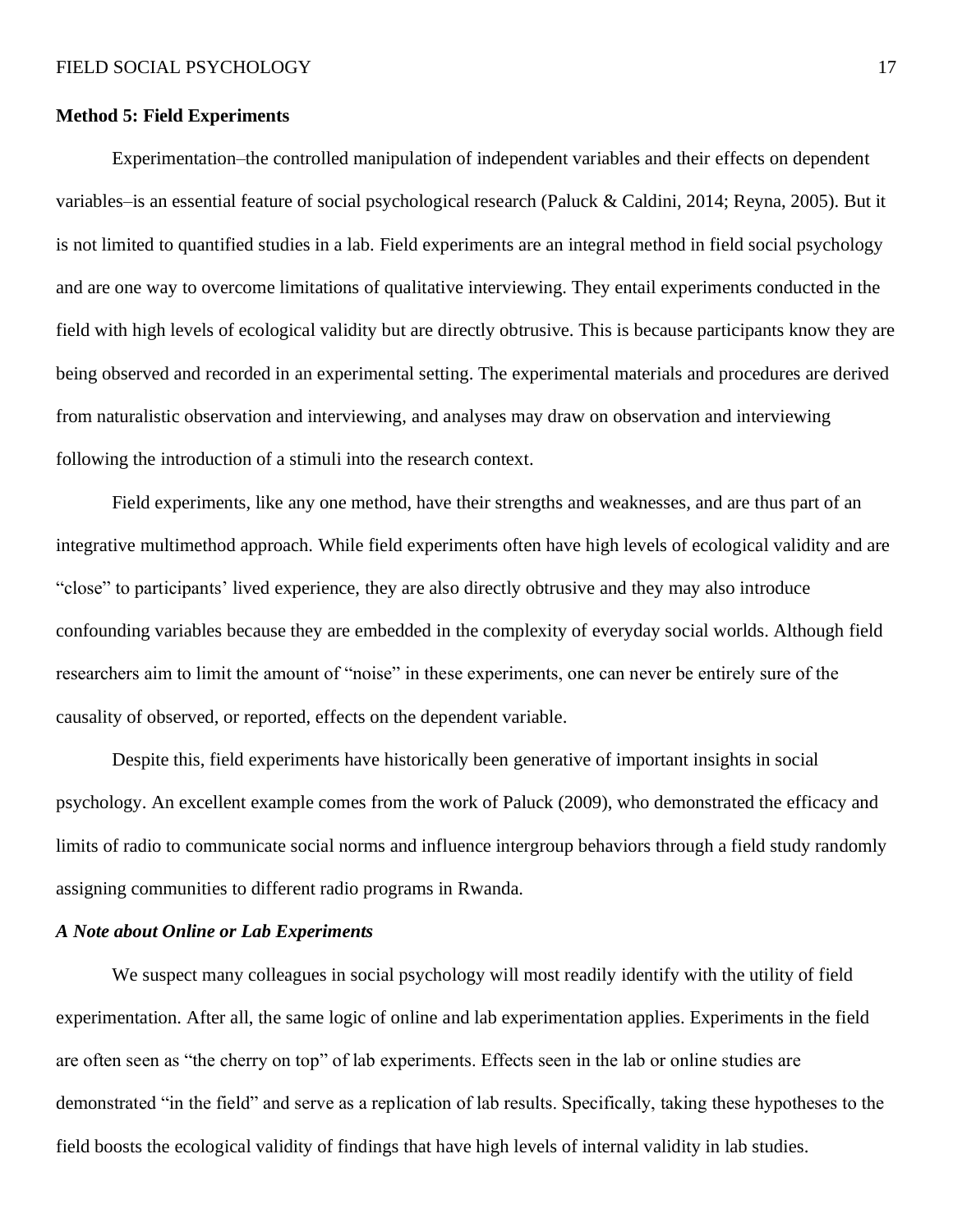Yet, a field social psychology framework reverses this dynamic to ground research in the ecological context and lived experiences of those being studied. For example, while the role of mass media in shaping social norms is widely accepted, understanding how different media can actually influence psychological processing and intergroup relations cannot be devoid of cultural and social context.

### **Integrating Across Methods: Practicalities, Challenges, & Opportunities**

We outline these methods for conducting field social psychology research not as isolated tools, but rather with the intent that they can be applied in integration. To this end, field social psychology can be practically and precisely conducted based on the formulation of two meta-methodological models that have been previously detailed: *SAGE* and *MOVE* (Power, Velez, Qadafi, & Tennant, 2018; Power & Velez, 2020). *SAGE* is a *Synthetic* model where qualitative methods are *Augmentative* to quantitative methods, where they are *Generative* of novel hypotheses that could be tested experimentally, and where they could be used to examine *Experiences*. Moreover, a model was also developed to frame research practices with a specific focus on comprehending and documenting how people experience, and make-meaning of, socio-political phenomena that unfold over time. Under the title of the *MOVE* framework, it was outlined how being attentive to *Meanings, Observations, Viewpoints,* and *Experiences* of relevant stakeholders as socio-political phenomena developed is one way to holistically incorporate a wise, or *SAGE*, multi-method model of inquiry (Power, et al., 2018).

These models can guide implementation of the methods described above for field social psychology research because both are based in a 'process' ontology that views the world of 'qualia' as dynamic. Conducting research through multiple methods over time is a core principle of field social psychology. Moreover, both *SAGE* and *MOVE* dictate using multiple methods spanning qualitative and quantitative procedures in a synthetic manner. All methods reveal and conceal, but used in conjunction–with the ontological bases in dynamic, subjective, and experiential views of the social world–multiple methods can overcome the limits of singular ones used in isolation.

The *SAGE* model can be flexibly applied to field social psychology. For example, initial open-ended participant observation can be used to document the experiences of individuals or groups in a community or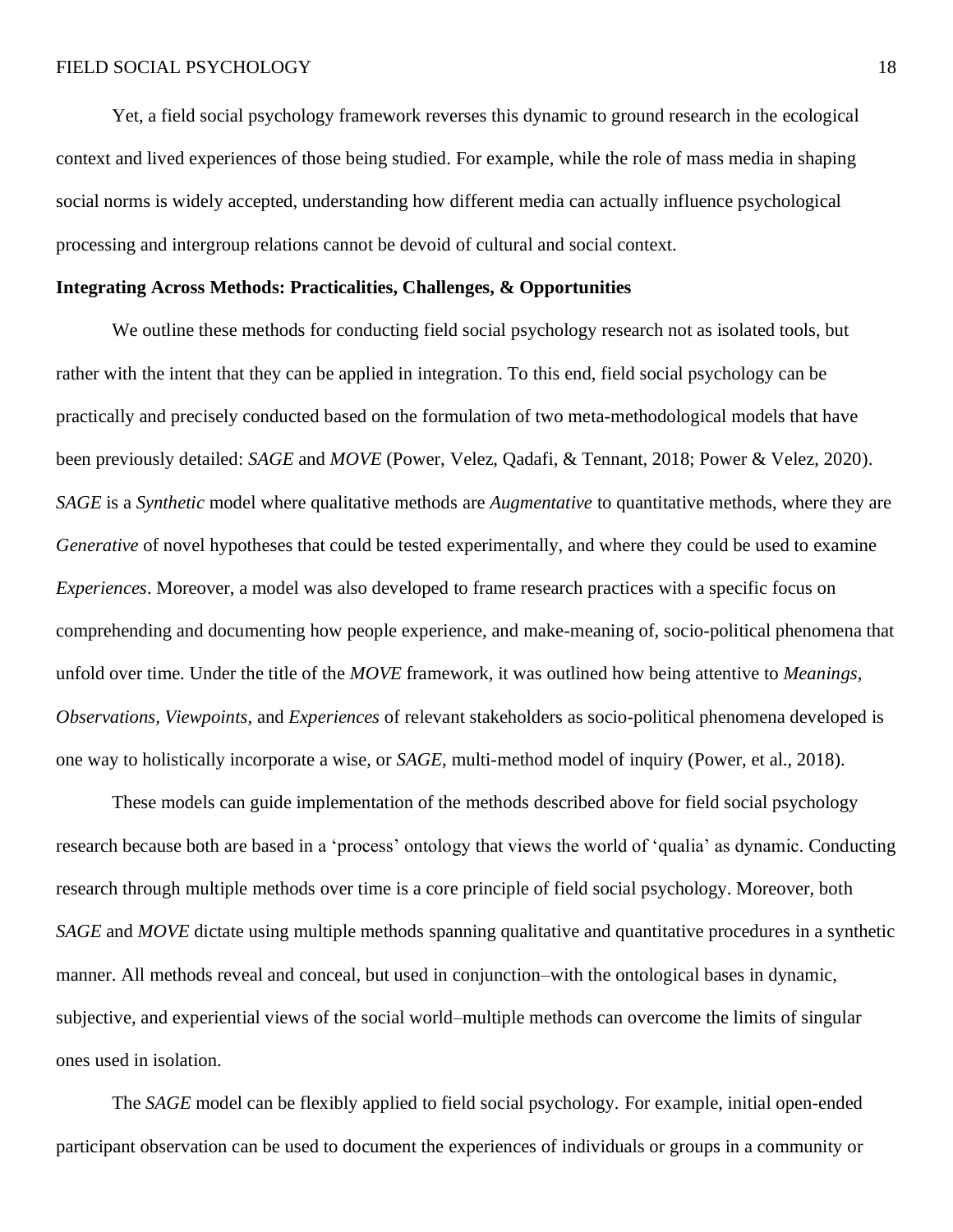culture. Or, these methods can be used to generate hypotheses, and related predictions, to develop meaningful experimental tasks to further unpack or describe sense-making or experiences in the field. Alternatively, and contrastingly, ethnographic or qualitative methods when conducted in the field can unpack insights from surveys or experimental studies that lack ecological validity to further document and describe how individuals make-meaning of, and experience, their social, communal, and cultural contexts. An idealized version of field social psychological research would be to have these "Augmentative, Generative, and Experiential" aspects of the *SAGE* models used in "Synthetic" conjunction over time.

The *MOVE* framework offers a temporal dimension–both ontologically and epistemologically–to conduct field social psychological research. In contrast to one-time experiments or snap-shot surveys, field social psychological research values the embeddedness of a researcher in a context over time. In practice, this involves gaining access to a field-site, meeting with key informants, charting the psychological landscape, and reflecting on one's direct or indirect obtrusiveness, power, positionality, and ethical responsibilities to individuals, communities, and knowledge construction. It entails generating a broad initial research question to orientate informed curiosity and then aligning and integrating appropriate methods to gain evidence to inductively (from theory) or deductively (developing theory). In reality, our view is that most field social psychological research is abductive. This is a combination of theoretically informed and theoretically informative research.

### *Methodological Challenges and Opportunities*

As with any approach, field social psychology comes with challenges and barriers. It takes time to conduct holistic, multi-method, multi-level, research over prolonged periods of time. Students need to be trained in multiple methods, to learn how these tools can and cannot be used in conjunction and at what levels of analysis and insight. Universities and funding bodies need to be convinced that advantages of field social psychology outweigh drawbacks of specialized disciplines defined by isolated methods. It can be more difficult to publish field social psychological research articles in prestigious journals. In a 'publish or perish' research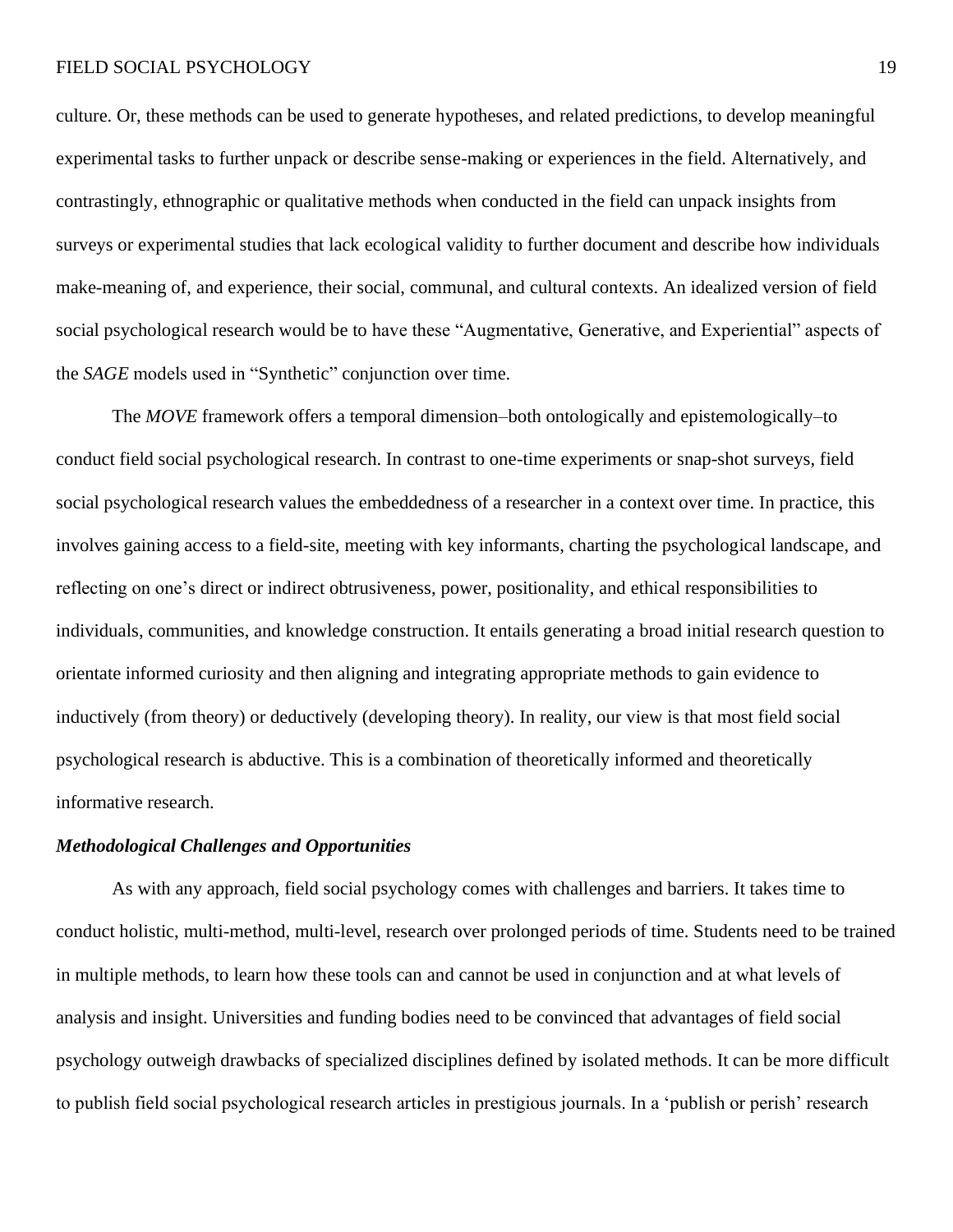culture prolonged field social psychological research with unclear prospects for publication might be unattractive from a career perspective.

These problems have solutions. Field social psychology–principles and practices—can be taught at undergraduate and graduate levels so students can be more open to the possible avenues to explore their research interests. PhD programs and doctoral advisors can train and incentivize students to preform prolonged multi-method fieldwork for at least a year. Some world-leading programs offer this choice, such as the transdisciplinary Department of Comparative Human Development at the University of Chicago (where both authors were awarded their doctoral degrees). Public and private funding bodies can be attuned to the importance of funding field research. Although field social psychological research can involve researchers spending time 'in the field,' close or far from home, the expense of financing these trips can be justified in relation to the cost of running studies online or financing graduate students to live in expensive western cities. Moreover, while field social psychological research may possibly cost more than studies with online samples or with students, the value and applied impact of such ecologically valid research has the potential to surpass that of online or student studies. Journal editors can be attuned to the challenges and also benefits of field social psychological research for developing empirical and theoretical insights when social psychological research is fully or partially embedded in the field with attentiveness to temporal dynamics and meaning making processes. No journal for field social psychology exists, yet. The value of such a journal and awards or recognition for field social psychological research from premier social psychology associations would help develop this perspective. Next, we highlight some of these challenges and pathways forward from two contemporary examples of field social psychology.

# **Contemporary Example: Protest in Norway**

The Swedish climate activist Greta Thunberg generated a global protest movement against inaction towards climate change. One recent case study examined how high-school students in another Scandinavian country, Norway, understood and made meaning of political inaction concerning climate change (Haugestad, Skauge, Kunst, & Power, 2021). The first two authors of that study–who did this field social psychological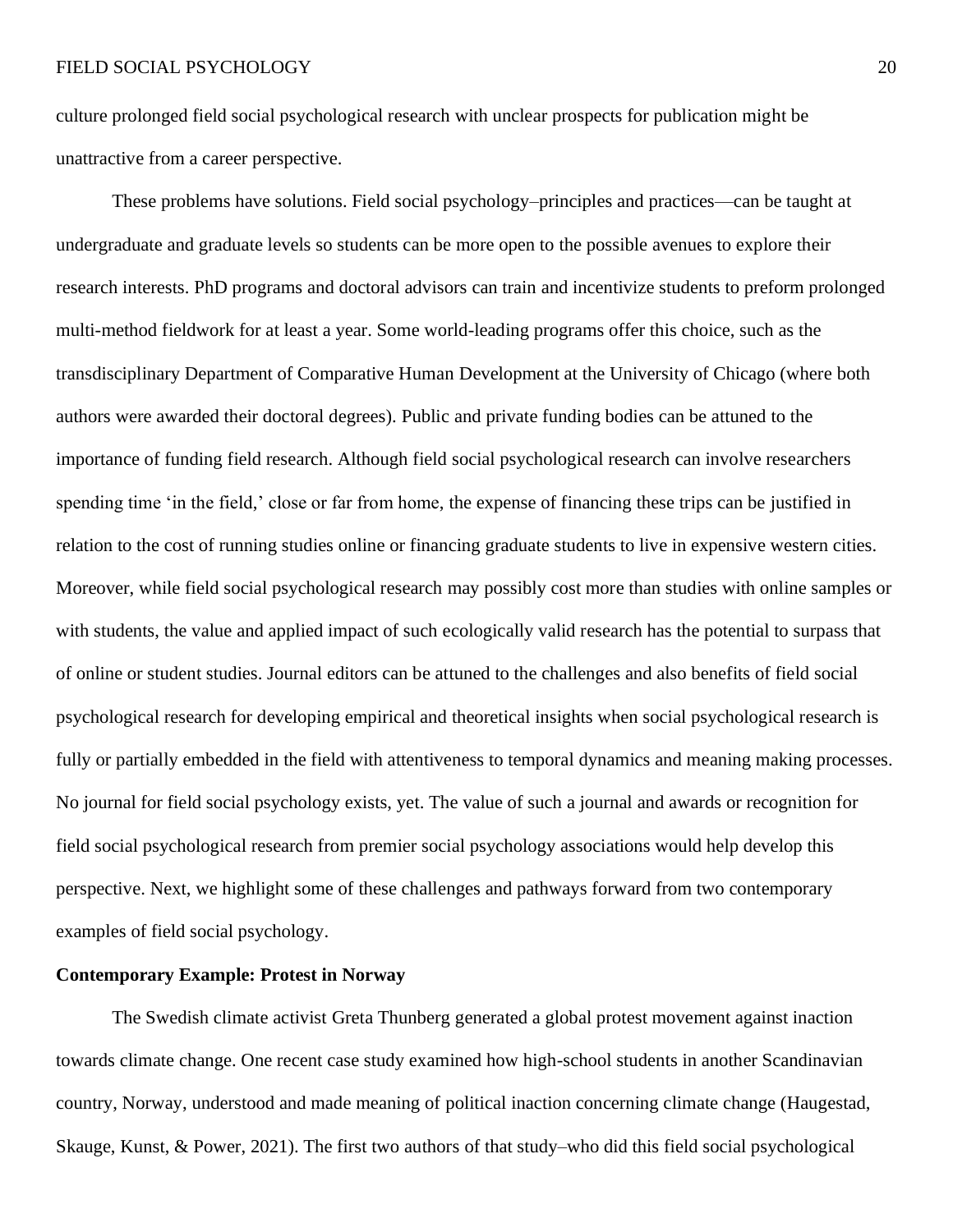project as their MA thesis—conducted thickly descriptive observations (Geertz, 1973) and participated in a series of high-school strikes and other demonstrations throughout 2019 in Oslo. They conducted randomly sampled interviews with protesters to understand why young people in Norway organized and attended these "#FridayForFuture" protests. Thematic analysis suggested protestors experienced a sense of shared responsibility for both causing and addressing climate change. The demonstrators highlighted the importance of implementing policy changes at the structural level. Moreover, these school strikers constructed a shared identity as "the future" which motivated engagement with the protest movement because striking was seen as their only legitimate and effective tool to push politicians towards policy change.

Congruent with the field social psychological approach we advocate for here, these authors conducted another study to further examine the psychological processes involved in motivation for protest against political inaction to mitigate climate change. They administered a survey to a broader sample of high-school students in Oslo to further explore motivations for protest. They used insights from the ethnographic study to augment and extend past psychological research of protest intentions based on the Social Identity Model of Collective Action (SIMCA; Rees & Bamberg, 2014; van Zomeren et al., 2008). By adding novel pathways connected to group identification, the authors showed the value of generating new hypotheses and more holistically testing, and elaborating on, previous theoretical insights in social psychology via ethnographic field methods. The quantitative testing of the novel pathways led to theoretical development of the SIMCA approach to comprehend motivations to engage in collective behavior. Moreover, taken together, both field social psychology studies describe a paradox that needs to be addressed in the climate change debate: how do citizens and politicians in climate-friendly nations–such as Norway–deal with their oil-producing and wealth enhancing past? Overall, this project encapsulates the underlying principles of field social psychology: contextually situated multiple method investigations of ecologically valid phenomena that unfold over time. Moreover, this project reveals potential barriers in field social psychology can be surmounted: The two MA students successfully conducted multi-method research on an unfolding, dynamic, political event using and advancing multiple theories to explain the phenomenon of interest. The original thesis was awarded a U.N. prize for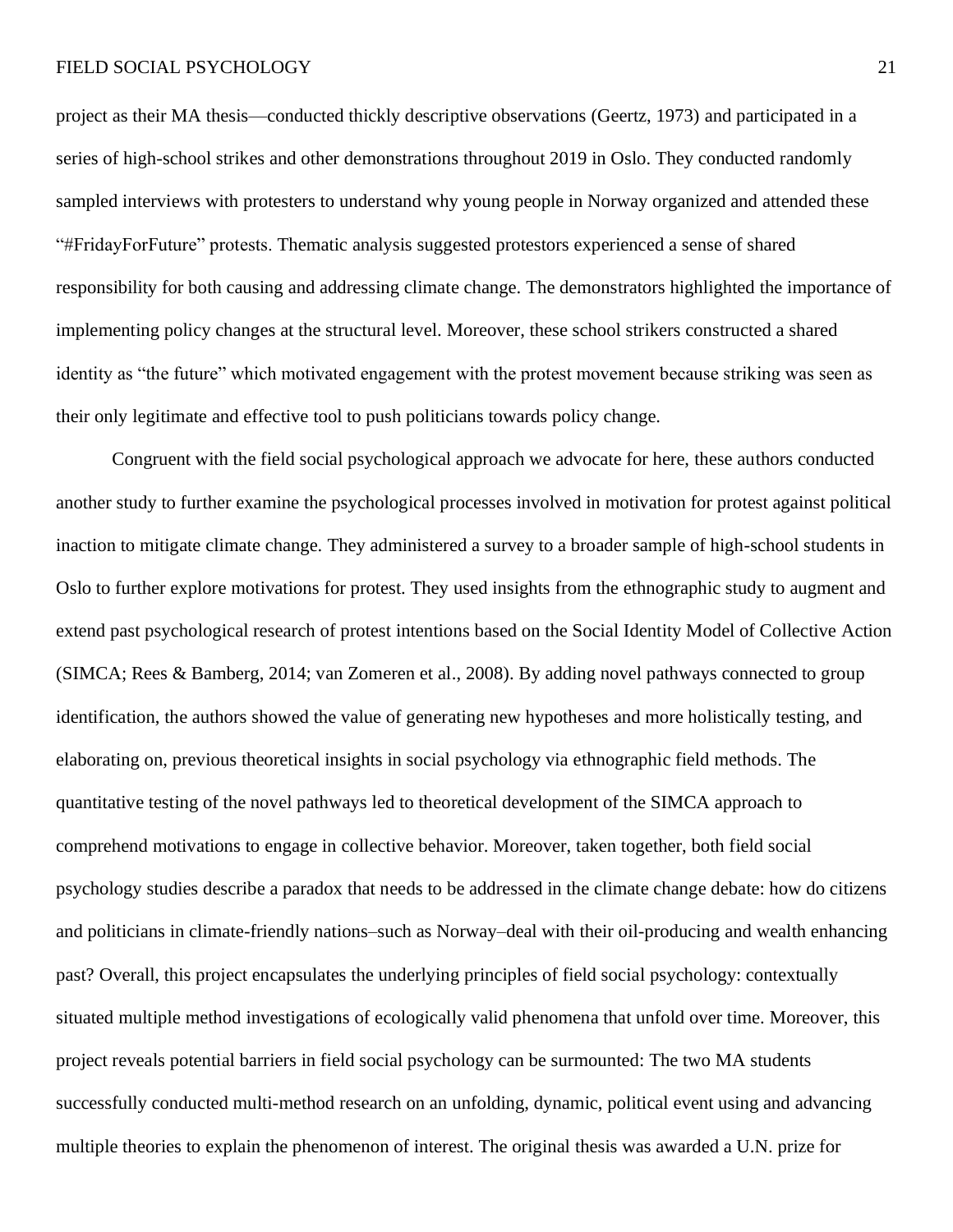sustainability via the University of Oslo. The fact it was published in the premier journal in environmental psychology shows the importance of visionary editors in chief, and thoughtful reviewers, for advancing field social psychology.

### **Contemporary Example: Restorative Justice in the USA**

A second contemporary example of field social psychology illustrates the generalizability of the conceptual and methodological approach through an application to studying the developmental impacts of school-based restorative justice. Schools systems across the world are increasingly integrating restorative practices into discipline systems and school policies (e.g., Wong & Gavrielides, 2019; Gregory & Evans, 2020). In the United States, this movement builds on growing awareness that prevailing punitive, zero tolerance approaches to addressing harm and behavioral concerns unequally target Black, Brown and Indigenous children (e.g., Wadhwa, 2015). Focused on this potential, research has primarily addressed school behavior and discipline, academics, school environment, and best practices (Fronius et al., 2016; González et al., 2019). These outcomes, while valuable to educators, administrators, and activists, are limited for richly understanding the underlying psychological processes and the ways that these experiences can influence young people's identity development (Velez, et al., 2020).

Studying how young people make sense of restorative justice has meant working closely with them, experiencing and seeing what the rituals and activities in their schools look like, and developing field experiments to test how and why individuals engage with these processes in their schools. This process began with participant observation and informal interviewing of educators, restorative justice practitioners, and youth. Community building circles in schools were observed and participant-observation occured in virtual activities during the pandemic. Discussions were held with those who implement this work in schools—teachers, restorative practice coaches, administrators—to understand what these processes looked like and how they felt young people responded. Focus groups were run and discussions with students in various settings.

Though varied and at times "informal," these activities were intentionally structured and carefully documented. The systematic approach was oriented to developing understandings of the context, procedures,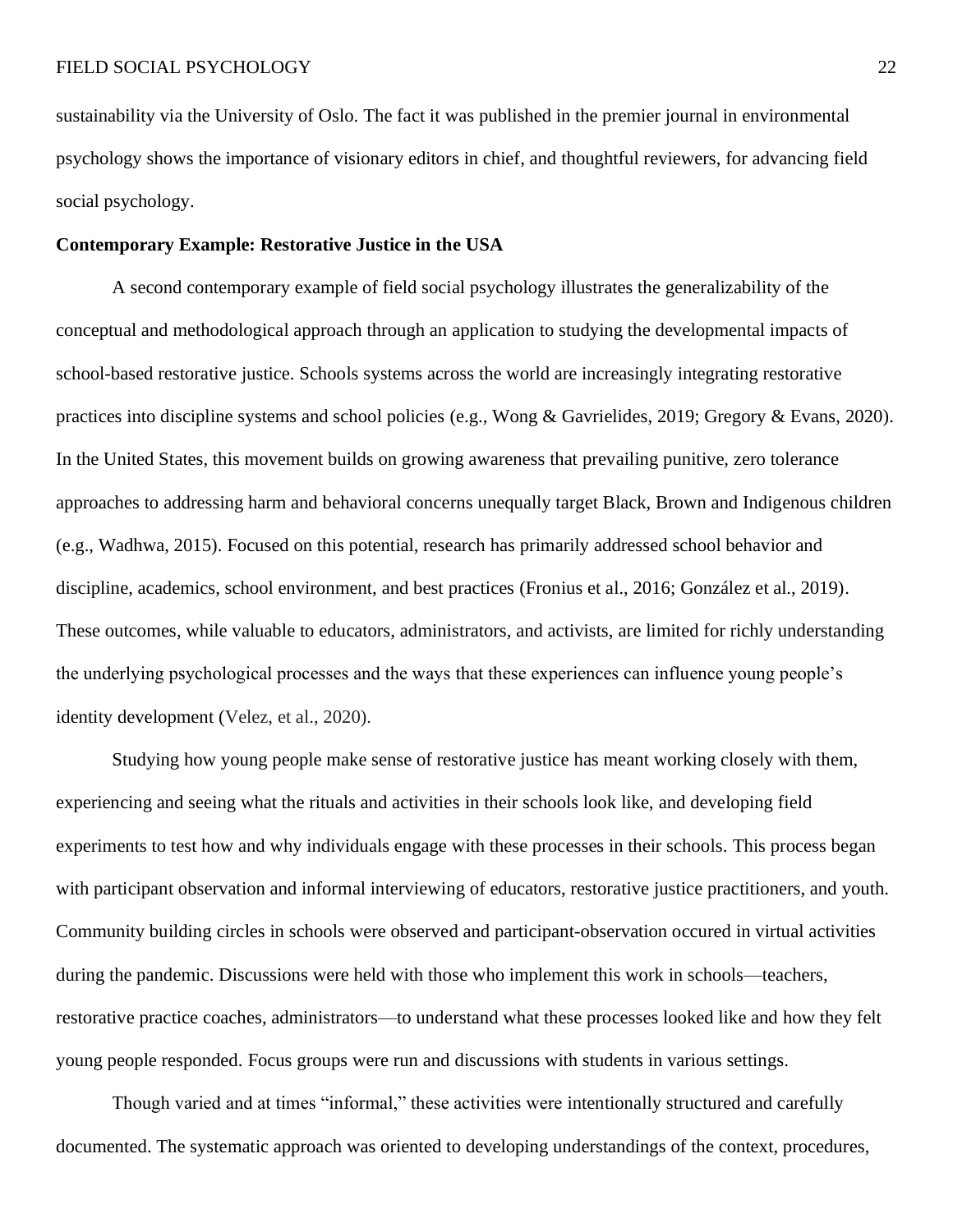and salience of restorative justice to young people. From this groundwork emerged a finding that these young people's thinking about restorative practices varied based on contextual factors, such as whether or not they knew the people involved, what type of harm was committed, and how they viewed the possibility of reconciliation. It was also found that the format of the engagement itself mattered as the COVID-19 pandemic moved schools to remote learning. Adapting research to this change in context, researchers worked closely with youth practitioners to propose a model of how virtual interaction could impact young people's experience of restorative justice (Velez, et al., 2021).

This project involves developing ecologically valid experimental tools to study the role of the contextual factors noted above. Using semi-structured interviews with adolescents in diverse schools, types of harm are solicitated and responses in schools that are salient to students. From these interviews, vignettes of harm and restorative and nonrestorative responses that also vary along the identified contextual factors will be developed. These will be used in a field experiment to better understand how these young people make sense of harm and justice in relation to restorative approaches, how the varied contextual factors influence their thinking, and what limits their psychological engagement in restorative justice. The research goal is to formulate a model of the developmental impacts of restorative justice and specifically its interconnection with processes of identity and moral development.

While in many ways strikingly different than the research process on climate change protest in Norway, both examples demonstrate the flexibility of the field social psychology approach. The two projects are driven by multiple methods, across time, and with attentiveness to the lived realities and perspectives of the target populations. Furthermore, both examples demonstrate the utility of this approach for the dynamic nature of the real world. Protests are often rapidly shifting and in a constant back and forth between participants and the responses of the target (e.g., government actors, corporate decision makers). COVID-19 disrupted traditional methods of education and added numerous complexities and challenges to the growing movement of schoolbased restorative justice. In both, the flexibility, multiple methods, and focus on ecological validity allowed the researchers to adapt and use these changes to enrich the analysis and theoretical development.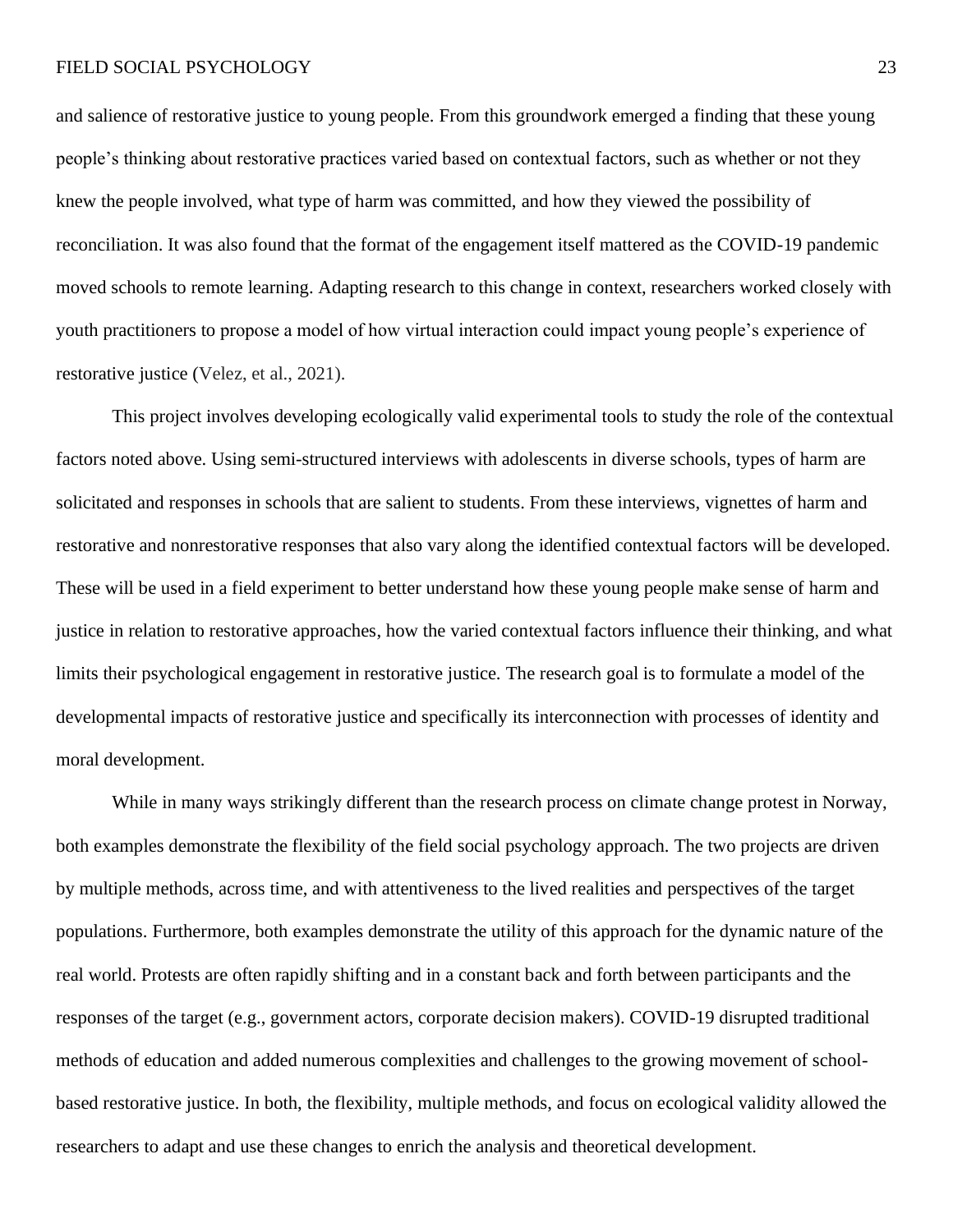### **Conclusion**

As we have articulated in this paper, field social psychology is a conceptual and methodological approach to describe, examine, and explain individuals and groups, in context, with multiple ecologically valid methods, at different levels of analysis, over time. This approach can lead to valid, holistic, and comprehensive insights into people's thoughts, feelings, and actions. In this essay, our aim has been to articulate what field social psychology is, why it is needed, and how we can do it. It is an argument about a core purpose of social psychology: understanding individuals and groups in context over time. This essay draws on the history of field social psychology, and advances this history, to describe 'what it is' and specifically how it leads to richer, ecologically valid insights about individuals and groups.

The complexity and nuance of field social psychology is not without its challenges. Methodological pluralism takes time to master. A researcher needs to be able to conduct, interpret and synthesize, and research using multiple methods spanning observing, participating, interviewing, and experimenting. Even with a grasp on these complexities, carrying out this work requires more time and resources than running subjects in a lab or online.

But the challenges for field social psychological research do not outweigh the potential benefits. Consistently testing theories, elaborating them, or forming newer, better, ones, is the aim of all science including social psychological science. The hallmark of social psychological research should be staying on the move between alternative methods, generating hypotheses, and testing derived predictions, from multiple methodological perspectives in ecologically valid contexts over time. Understandings can also be deepened by a greater focus on experience and meaning making of these contexts. This is because social phenomena and everyday life is similarly complex and dynamic. Our recommendation is not a common manifestation of "solutions" to the replication crisis. The dominant response to solving this crisis has been to improve experiments (registering reports, improving sampling, increasing statistical sophistication, etc.). In contrast, the aim of this paper is to offer an alternative way to develop social psychological science by drawing on, and advancing, its historical roots. Field social psychology has been, and is, an integral part of understanding the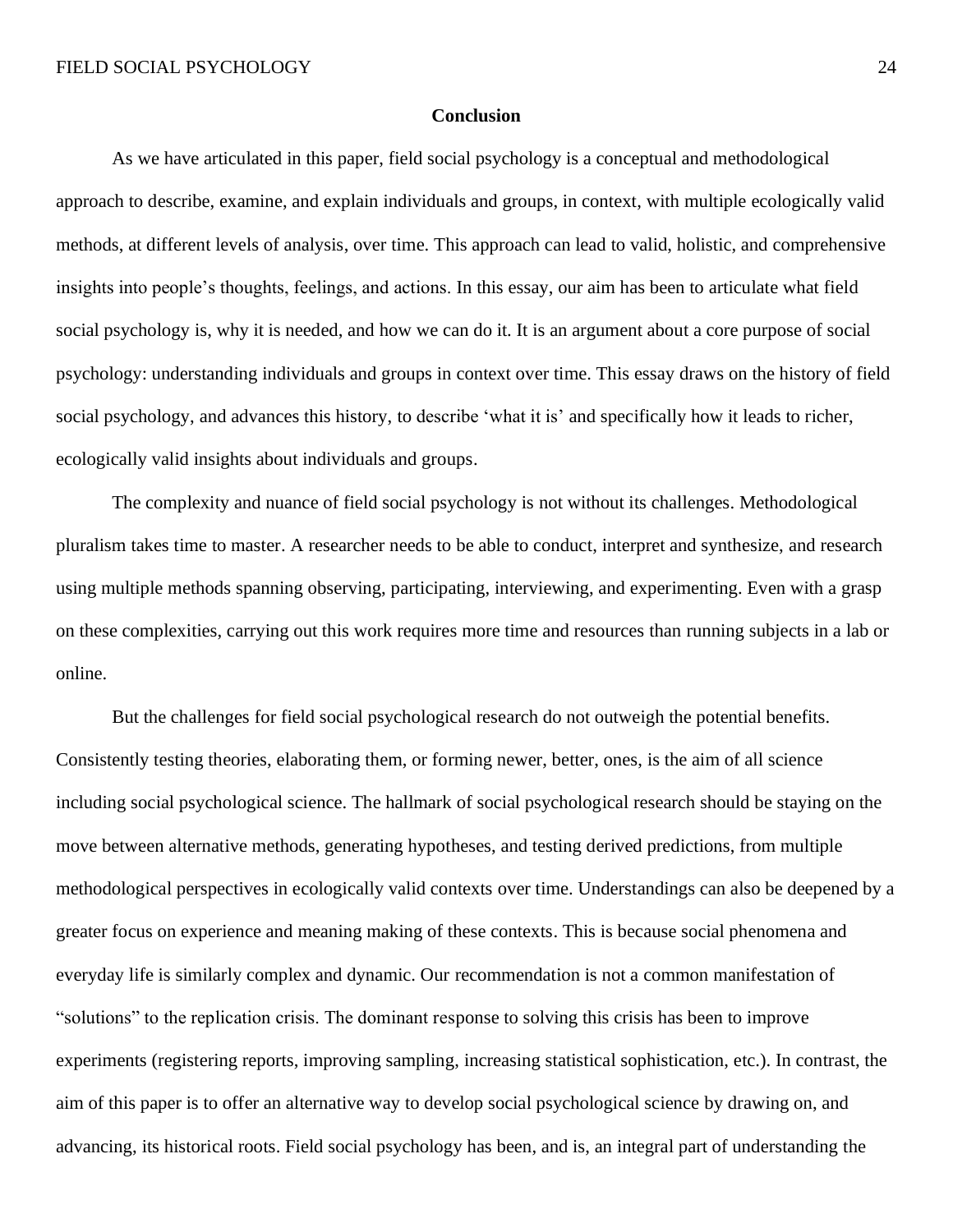social influences and context of individuals' thoughts, actions, and feelings, which area at the heart of the discipline (Allport, 1968). A new space has opened up and the replication crisis ought to be generative of a new arena of ideas, methods, and interlinked approaches. The argument is to expand the social psychological paradigm. Models integrating laboratory and field work exist (e.g., Mortensen & Cialdini, 2010), but field social psychology offers greater depth to exploring social psychological phenomena through a focus on meaning making, integrative methods, and framing research in dynamic, changing contexts. Field social psychology offers psychological science the potential to extend both its methodological repertoire and to offer a framework to conceptualize and assess the congruence and complementarity of methodological pluralism with attention to phenomenology, temporality, and embeddedness in context. A consequence of field social psychology might be to increase our understanding of people in context with a view to creating more sustainable and just social worlds.

#### **References**

- Al-Ubaydli, O., & List, J. A. (2015). Do natural field experiments afford researchers more or less control than laboratory experiments?. *American Economic Review*, *105*(5), 462-66.
- Allport, G. W. (1968). The historical background of modern social psychology. In G. Lindzey  $\&$  E. Aronson (Eds.), *Handbook of social psychology* (Vol. 1, pp. 1– 80). Reading, MA: Addison Wesley.

Brinkmann, S. (2013). *Qualitative interviewing*. Oxford, England: Oxford University Press.

Broockman, D., & Kalla, J. (2016). Durably reducing transphobia: A field experiment on door-to-door canvassing. *Science*, *352*(6282), 220-224.

Cialdini, R. B. (1993). *Influence: The psychology of persuasion*. New York, N.Y.: Quill William Morrow.

Camerer, C. F., Dreber, A., Holzmeister, F., Ho, T. H., Huber, J., Johannesson, M., ... & Wu, H. (2018). Evaluating the replicability of social science experiments in Nature and Science between 2010 and 2015. *Nature Human Behaviour*, *2*(9), 637-644.

Denzin, N. K. (2012). Triangulation 2.0. *Journal of Mixed Methods Research*, 6(2), 80–88.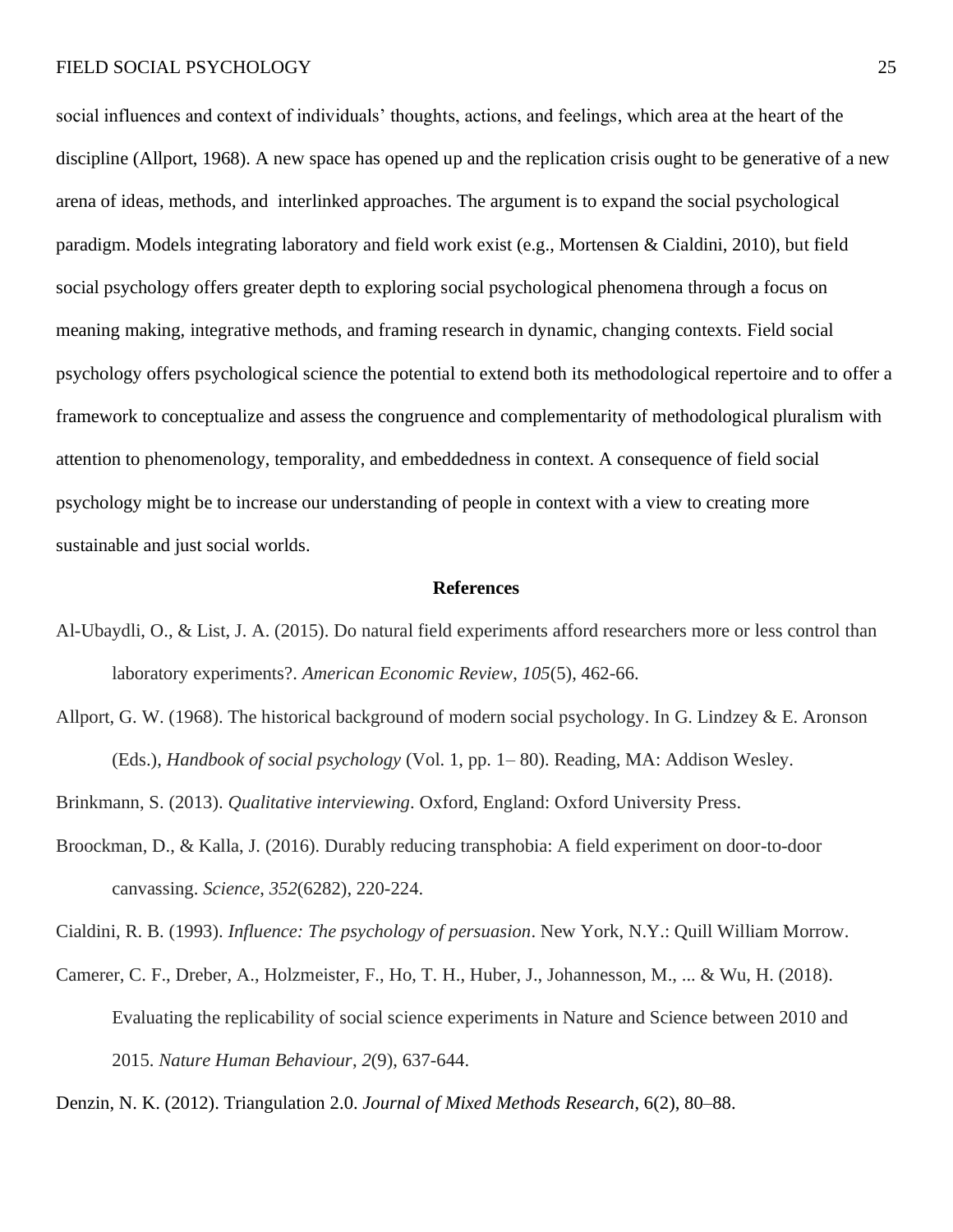- Ellis, B. D., & Stam, H. J. (2015). Crisis? What crisis? Cross-cultural psychology's appropriation of cultural psychology. *Culture & Psychology*, *21*(3), 293-317.
- Faye, C. (2012). American social psychology: Examining the contours of the 1970s crisis. *Studies in History and Philosophy of Science Part C: Studies in History and Philosophy of Biological and Biomedical Sciences*, 43(2), 514–521.
- Festinger, L., Schachter, S., & Back, K. (1950). *Social pressures in informal groups*. New York, NY: Harper.
- Festinger, L., Riecken, H., & Schachter, S. (1956). *When prophecy fails: A social and psychological study of a modern group that predicted the destruction of the world*. Minneapolis: University of Minnesota Press.
- Fiske, D. W., & Shweder, R. A. (Eds.). (1986). Metatheory in social science. Chicago, IL: University of Chicago Press.
- Fronius, T., Persson, H., Guckenburg, S., Hurley, N., & Petrosino, A. (2016). Restorative Justice in US Schools: A Research Review. *WestEd*.
- Geertz, C. (1973). *The interpretation of cultures* (Vol. 5019). New York, NY: Basic books.
- Gergen, K. J. (1973). Social psychology as history. *Journal of personality and social psychology*, *26*(2), 309.
- González, T., Sattler, H., & Buth, A. J. (2019). New directions in whole‐school restorative justice implementation. *Conflict Resolution Quarterly*, *36*(3), 207-220.
- Gregory, A., & Evans, K. R. (2020). The Starts and Stumbles of Restorative Justice in Education: Where Do We Go from Here?. *National Education Policy Center*.
- Hammack, P. L. (2011). *Narrative and the politics of identity: The cultural psychology of Israeli and Palestinian youth*. New York, NY: Oxford University Press.
- Jahoda, G. (2007). *A history of social psychology: From the eighteenth-century Enlightenment to the Second World War*. Cambridge, England: Cambridge University Press.
- Lewin, K. (1939). Field theory and experiment in social psychology: Concepts and methods. *American journal of sociology*, *44*(6), 868-896.
- Lewin, K. (1951). *Field theory in social science.* New York, NY: Harper*.*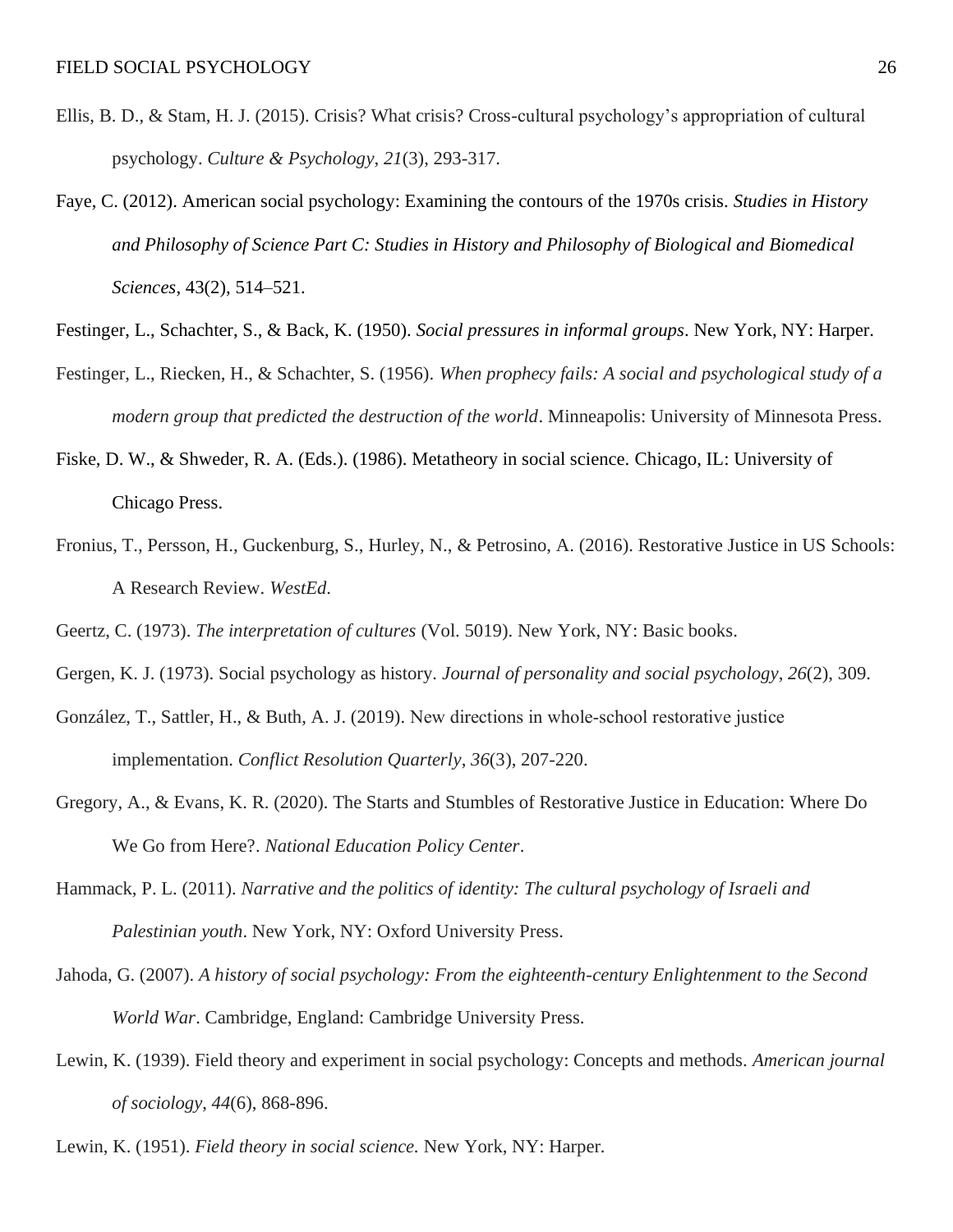- List, J. A., & Rasul, I. (2011). Field experiments in labor economics. In O. Ashenfelter & D. Card (eds.), *Handbook of labor economics* (Vol. 4, pp. 103-228). Elsevier.
- Moghaddam, F. M. (2005). The staircase to terrorism: A psychological exploration. *American psychologist*, *60*(2), 161.
- Moghaddam, F. M. (2007). The staircase to terrorism: A psychological exploration. *American Psychologist, 60*(2), 161–169.
- Mortensen, C. R., & Cialdini, R. B. (2010). Full‐cycle social psychology for theory and application. *Social and Personality Psychology Compass*, *4*(1), 53-63.
- Paluck, E. L. (2009). Reducing intergroup prejudice and conflict using the media: a field experiment in Rwanda. *Journal of personality and social psychology*, *96*(3), 574.
- Paluck, E. L., & Cialdini, R. B. (2014). Field research methods. In H. Reis & C. Judd (eds), *Handbook of research methods in social and personality psychology* (2nd ed. , pp. 81-97). New York, NY: Cambridge University Press.
- Popper, K. (2005). *The logic of scientific discovery*. London, England: Routledge.
- Power, S. A., & Velez, G. (2020). The MOVE Framework: Meanings, Observations, Viewpoints, and Experiences in processes of Social Change. *Review of General Psychology*, *24*(4), 321–334.
- Power, S. A., Velez, G., Qadafi, A., & Tennant, J. (2018). The SAGE Model of Social Psychological Research. *Perspectives on Psychological Science*, *13*(3), 359–372.
- Open Science Collaboration. (2015). Estimating the reproducibility of psychological science. *Science*, 349, 944–951.
- Rai, T. S., & Fiske, A. (2010). ODD (observation-and description-deprived) psychological research. *Behavioral and Brain Sciences*, 33(2–3), 106–107.
- Rees, J. H., & Bamberg, S. (2014). Climate protection needs societal change: Determinants of intention to participate in collective climate action. *European Journal of Social Psychology*, *44*(5), 466-473.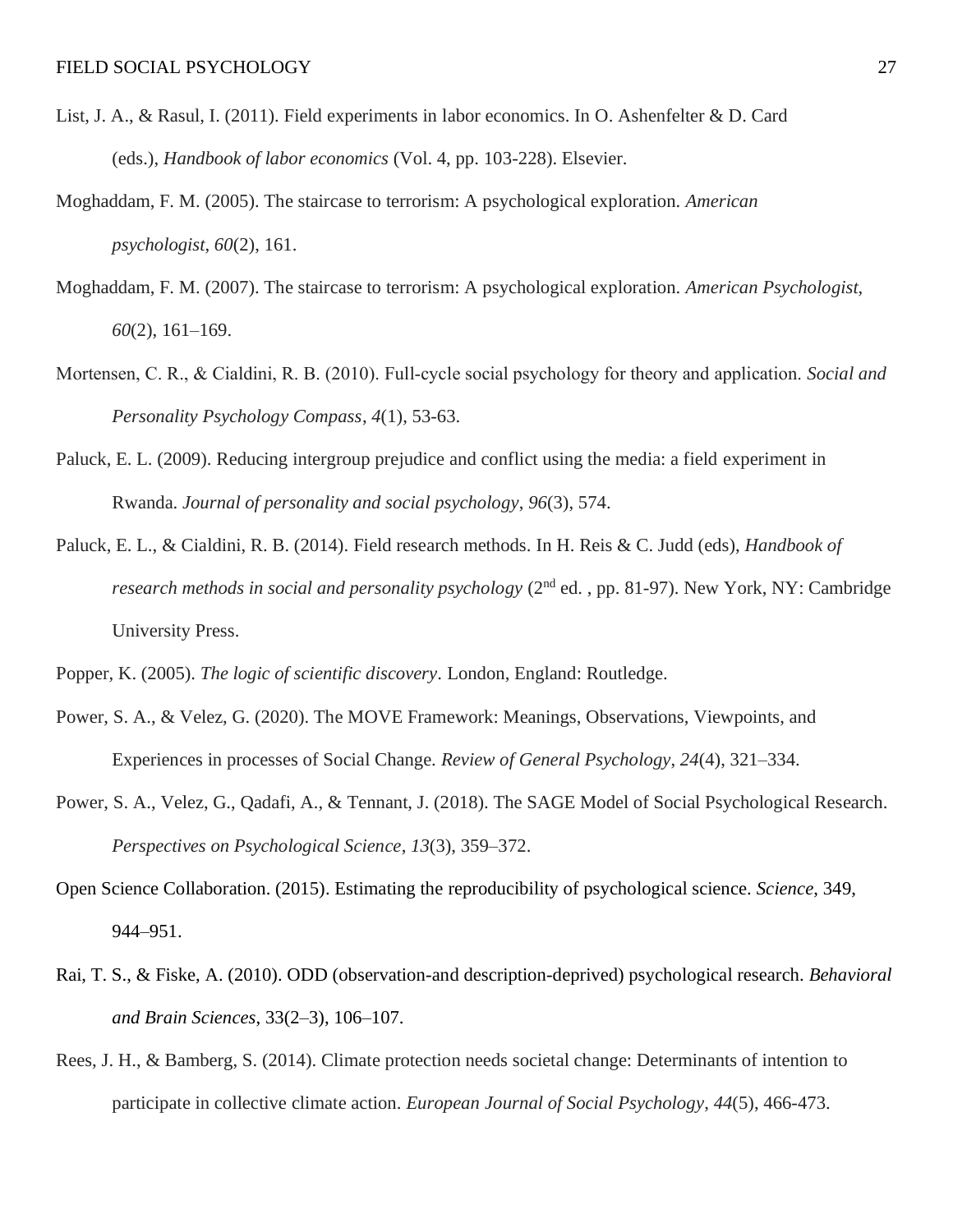- Reicher, S. D. (2017). "La beauté est dans la rue": Four reasons (or perhaps five) to study crowds. *Group Processes & Intergroup Relations, 20(*5), 593–605.
- Reyna, V. F. (2004). Why scientific research? The importance of evidence in changing educational practice. In P. McCardle & V. Chlabra (Eds.), *The voice of evidence: Bringing research to classroom educators* (pp. 47–58). Baltimore, MD: Brookes Publishing.
- Rozin, P. (2001). Social psychology and science: Some lessons from Solomon Asch. *Personality and Social Psychology Review*, 5, 2–14.
- Rozin, P. (2009). What kind of empirical research should we publish, fund and reward? A different perspective. *Perspectives on Psychological Science*, 4, 435–439.
- Sherif, M., Harvey, O. J., White, J., Hood, W., & Sherif, C. (1961). *Intergroup conflict and cooperation: The robbers cave experiment.* Norman, OK: University of Oklahoma Book Exchange
- Shweder, R. A. (2010). Donald Campbell's doubt: Cultural difference or failure of communication? *Behavioral and Brain Sciences, 33*(2–3), 109–110.
- Shweder, R. A. (1997). The surprise of ethnography. *Ethos*, 25(2), 152–163.
- Shweder, R. A. (1996). Quanta and qualia: What is the "object" of ethnographic method? In R. Jessor, A. Colby, & R. A. Shweder (Eds*.), Ethnography and human development: Context and meaning in social inquiry* (pp. 175–182). Chicago, IL: University of Chicago Press.
- Skauge, A., Haugestad, C. Kunst, J., and Power, S.A. (2021). Why do youth participate in climate activism? A mixed-methods investigation of the #FridaysForFuture climate protest. *Journal of Environmental Psychology.*
- Smedslund, J. (2015). The value of experiments in psychology*.* In J. Martin, J. Sugarman, & K. L. Slany (Eds.), *The Wiley handbook of theoretical and philosophical psychology. Methods, approaches, and news directions for social sciences* (pp. 359–373). Chichester, UK: Wiley.
- Sullivan, D. (2020). Social psychological theory as history: Outlining the critical-historical approach to theory. *Personality and Social Psychology Review*, *24*(1), 78-99.